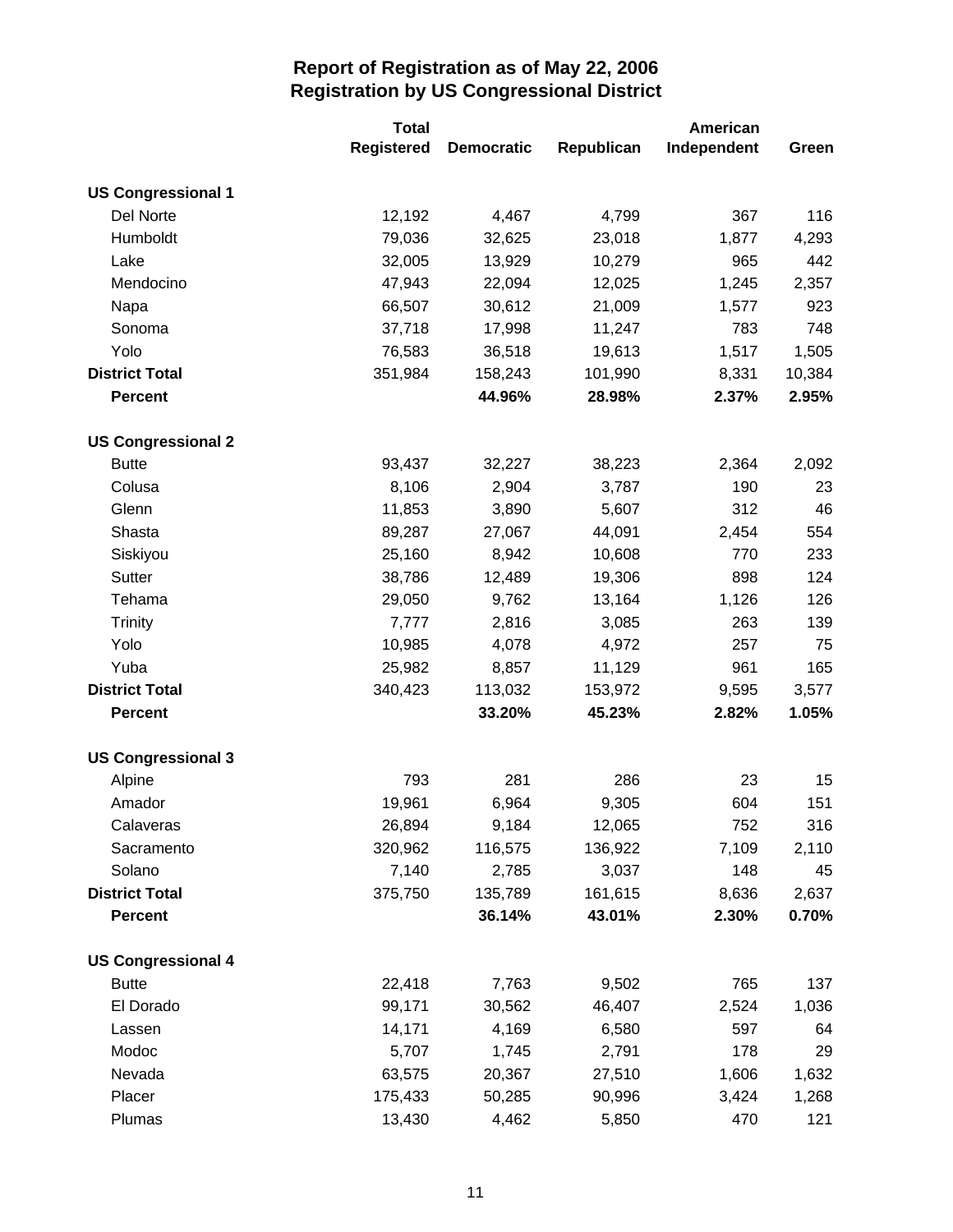|                           |             | <b>Natural</b> | Peace and |                | Decline to   |
|---------------------------|-------------|----------------|-----------|----------------|--------------|
|                           | Libertarian | Law            | Freedom   | Other          | <b>State</b> |
| <b>US Congressional 1</b> |             |                |           |                |              |
| Del Norte                 | 92          | 5              | 39        | 114            | 2,193        |
| Humboldt                  | 710         | 106            | 279       | 224            | 15,904       |
| Lake                      | 217         | 21             | 114       | 73             | 5,965        |
| Mendocino                 | 379         | 60             | 254       | 270            | 9,259        |
| Napa                      | 390         | 52             | 142       | 1,006          | 10,796       |
| Sonoma                    | 234         | 26             | 89        | 172            | 6,421        |
| Yolo                      | 351         | 63             | 422       | 670            | 15,924       |
| <b>District Total</b>     | 2,373       | 333            | 1,339     | 2,529          | 66,462       |
| <b>Percent</b>            | 0.67%       | 0.09%          | 0.38%     | 0.72%          | 18.88%       |
| <b>US Congressional 2</b> |             |                |           |                |              |
| <b>Butte</b>              | 719         | 63             | 398       | 626            | 16,725       |
| Colusa                    | 31          | 1              | 22        | 26             | 1,122        |
| Glenn                     | 39          | 9              | 37        | 29             | 1,884        |
| Shasta                    | 559         | 46             | 205       | 214            | 14,097       |
| Siskiyou                  | 259         | 51             | 62        | 23             | 4,212        |
| <b>Sutter</b>             | 181         | 18             | 110       | 988            | 4,672        |
| Tehama                    | 202         | 15             | 98        | 137            | 4,420        |
| <b>Trinity</b>            | 79          | 11             | 31        | 100            | 1,253        |
| Yolo                      | 54          | 10             | 20        | 80             | 1,439        |
| Yuba                      | 151         | 16             | 92        | 33             | 4,578        |
| <b>District Total</b>     | 2,274       | 240            | 1,075     | 2,256          | 54,402       |
| <b>Percent</b>            | 0.67%       | 0.07%          | 0.32%     | 0.66%          | 15.98%       |
| <b>US Congressional 3</b> |             |                |           |                |              |
| Alpine                    | 5           | $\mathbf 0$    | 1         | $\overline{2}$ | 180          |
| Amador                    | 132         | 14             | 31        | 165            | 2,595        |
| Calaveras                 | 335         | 19             | 63        | 96             | 4,064        |
| Sacramento                | 1,525       | 182            | 1,247     | 791            | 54,501       |
| Solano                    | 34          | 3              | 12        | 27             | 1,049        |
| <b>District Total</b>     | 2,031       | 218            | 1,354     | 1,081          | 62,389       |
| <b>Percent</b>            | 0.54%       | 0.06%          | 0.36%     | 0.29%          | 16.60%       |
| <b>US Congressional 4</b> |             |                |           |                |              |
| <b>Butte</b>              | 140         | 29             | 98        | 149            | 3,835        |
| El Dorado                 | 682         | 57             | 252       | 655            | 16,996       |
| Lassen                    | 88          | 11             | 27        | 67             | 2,568        |
| Modoc                     | 44          | 3              | 9         | $\pmb{0}$      | 908          |
| Nevada                    | 502         | 46             | 130       | 241            | 11,541       |
| Placer                    | 1,145       | 90             | 242       | 367            | 27,616       |
| Plumas                    | 95          | 14             | 36        | 12             | 2,370        |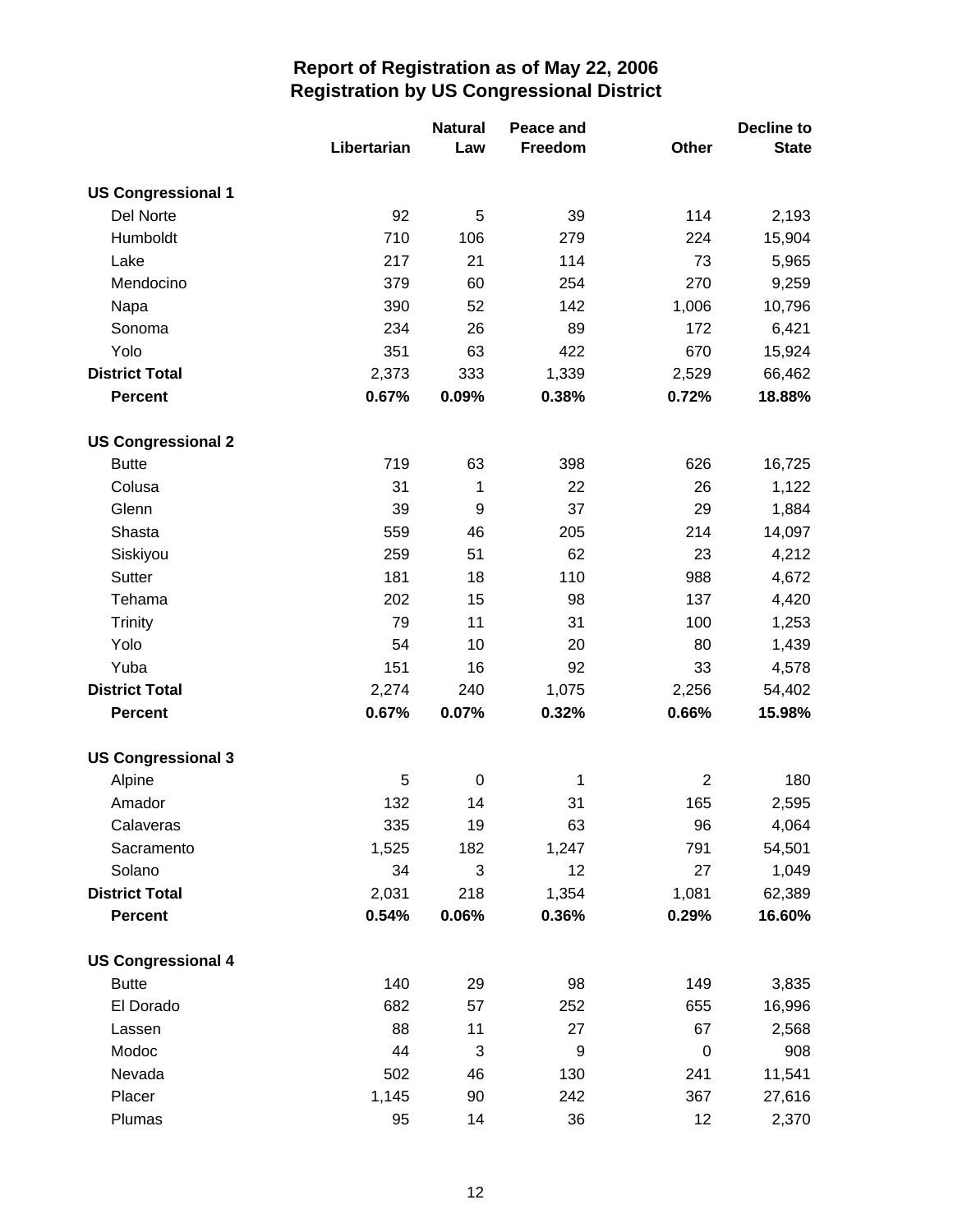|                            | <b>Total</b>      |                   | <b>American</b> |             |        |
|----------------------------|-------------------|-------------------|-----------------|-------------|--------|
|                            | <b>Registered</b> | <b>Democratic</b> | Republican      | Independent | Green  |
| Sacramento                 | 17,170            | 5,281             | 8,390           | 417         | 111    |
| Sierra                     | 2,255             | 701               | 963             | 82          | 24     |
| <b>District Total</b>      | 413,330           | 125,335           | 198,989         | 10,063      | 4,422  |
| <b>Percent</b>             |                   | 30.32%            | 48.14%          | 2.43%       | 1.07%  |
| <b>US Congressional 5</b>  |                   |                   |                 |             |        |
| Sacramento                 | 280,401           | 142,366           | 69,249          | 6,586       | 3,507  |
| <b>District Total</b>      | 280,401           | 142,366           | 69,249          | 6,586       | 3,507  |
| <b>Percent</b>             |                   | 50.77%            | 24.70%          | 2.35%       | 1.25%  |
| <b>US Congressional 6</b>  |                   |                   |                 |             |        |
| Marin                      | 147,529           | 76,003            | 33,745          | 2,673       | 3,579  |
| Sonoma                     | 200,953           | 101,214           | 50,566          | 4,061       | 5,821  |
| <b>District Total</b>      | 348,482           | 177,217           | 84,311          | 6,734       | 9,400  |
| <b>Percent</b>             |                   | 50.85%            | 24.19%          | 1.93%       | 2.70%  |
| <b>US Congressional 7</b>  |                   |                   |                 |             |        |
| Contra Costa               | 169,280           | 98,514            | 32,125          | 3,244       | 1,834  |
| Solano                     | 100,491           | 50,680            | 27,628          | 1,970       | 635    |
| <b>District Total</b>      | 269,771           | 149,194           | 59,753          | 5,214       | 2,469  |
| <b>Percent</b>             |                   | 55.30%            | 22.15%          | 1.93%       | 0.92%  |
| <b>US Congressional 8</b>  |                   |                   |                 |             |        |
| San Francisco              | 342,414           | 187,626           | 35,703          | 5,679       | 10,907 |
| <b>District Total</b>      | 342,414           | 187,626           | 35,703          | 5,679       | 10,907 |
| <b>Percent</b>             |                   | 54.80%            | 10.43%          | 1.66%       | 3.19%  |
| <b>US Congressional 9</b>  |                   |                   |                 |             |        |
| Alameda                    | 328,707           | 205,296           | 32,029          | 4,511       | 10,689 |
| <b>District Total</b>      | 328,707           | 205,296           | 32,029          | 4,511       | 10,689 |
| <b>Percent</b>             |                   | 62.46%            | 9.74%           | 1.37%       | 3.25%  |
| <b>US Congressional 10</b> |                   |                   |                 |             |        |
| Alameda                    | 43,595            | 16,203            | 16,953          | 1,029       | 266    |
| Contra Costa               | 235,510           | 108,515           | 75,614          | 4,351       | 2,147  |
| Sacramento                 | 1,658             | 708               | 594             | 30          | 10     |
| Solano                     | 56,294            | 26,372            | 17,140          | 1,098       | 220    |
| <b>District Total</b>      | 337,057           | 151,798           | 110,301         | 6,508       | 2,643  |
| <b>Percent</b>             |                   | 45.04%            | 32.72%          | 1.93%       | 0.78%  |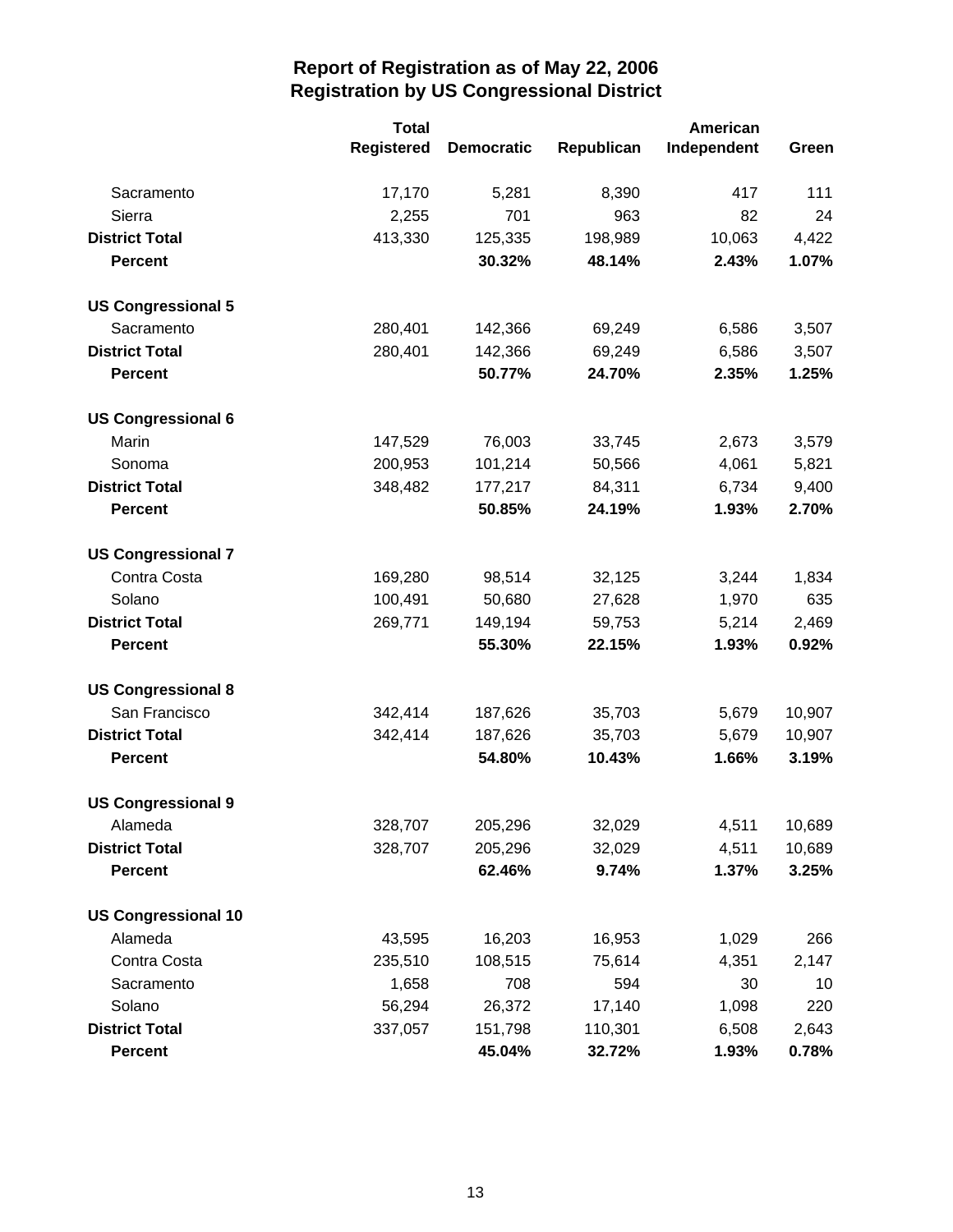|                            |             | <b>Natural</b><br>Peace and |                |       | <b>Decline to</b> |  |
|----------------------------|-------------|-----------------------------|----------------|-------|-------------------|--|
|                            | Libertarian | Law                         | Freedom        | Other | <b>State</b>      |  |
| Sacramento                 | 103         | 8                           | 33             | 63    | 2,764             |  |
| Sierra                     | 27          | 0                           | 6              | 30    | 422               |  |
| <b>District Total</b>      | 2,826       | 258                         | 833            | 1,584 | 69,020            |  |
| <b>Percent</b>             | 0.68%       | 0.06%                       | 0.20%          | 0.38% | 16.70%            |  |
| <b>US Congressional 5</b>  |             |                             |                |       |                   |  |
| Sacramento                 | 1,480       | 310                         | 3,132          | 688   | 53,083            |  |
| <b>District Total</b>      | 1,480       | 310                         | 3,132          | 688   | 53,083            |  |
| <b>Percent</b>             | 0.53%       | 0.11%                       | 1.12%          | 0.25% | 18.93%            |  |
| <b>US Congressional 6</b>  |             |                             |                |       |                   |  |
| Marin                      | 813         | 119                         | 325            | 430   | 29,842            |  |
| Sonoma                     | 1,299       | 173                         | 602            | 1,290 | 35,927            |  |
| <b>District Total</b>      | 2,112       | 292                         | 927            | 1,720 | 65,769            |  |
| <b>Percent</b>             | 0.61%       | 0.08%                       | 0.27%          | 0.49% | 18.87%            |  |
| <b>US Congressional 7</b>  |             |                             |                |       |                   |  |
| Contra Costa               | 785         | 286                         | 668            | 1,080 | 30,744            |  |
| Solano                     | 406         | 61                          | 201            | 528   | 18,382            |  |
| <b>District Total</b>      | 1,191       | 347                         | 869            | 1,608 | 49,126            |  |
| <b>Percent</b>             | 0.44%       | 0.13%                       | 0.32%          | 0.60% | 18.21%            |  |
| <b>US Congressional 8</b>  |             |                             |                |       |                   |  |
| San Francisco              | 1,910       | 480                         | 1,422          | 515   | 98,172            |  |
| <b>District Total</b>      | 1,910       | 480                         | 1,422          | 515   | 98,172            |  |
| <b>Percent</b>             | 0.56%       | 0.14%                       | 0.42%          | 0.15% | 28.67%            |  |
| <b>US Congressional 9</b>  |             |                             |                |       |                   |  |
| Alameda                    | 1,430       | 901                         | 2,128          | 2,272 | 69,451            |  |
| <b>District Total</b>      | 1,430       | 901                         | 2,128          | 2,272 | 69,451            |  |
| <b>Percent</b>             | 0.44%       | 0.27%                       | 0.65%          | 0.69% | 21.13%            |  |
| <b>US Congressional 10</b> |             |                             |                |       |                   |  |
| Alameda                    | 219         | 23                          | 63             | 313   | 8,526             |  |
| Contra Costa               | 1,111       | 194                         | 465            | 1,668 | 41,445            |  |
| Sacramento                 | 14          | $\overline{2}$              | $\overline{7}$ | 5     | 288               |  |
| Solano                     | 218         | 38                          | 111            | 326   | 10,771            |  |
| <b>District Total</b>      | 1,562       | 257                         | 646            | 2,312 | 61,030            |  |
| <b>Percent</b>             | 0.46%       | 0.08%                       | 0.19%          | 0.69% | 18.11%            |  |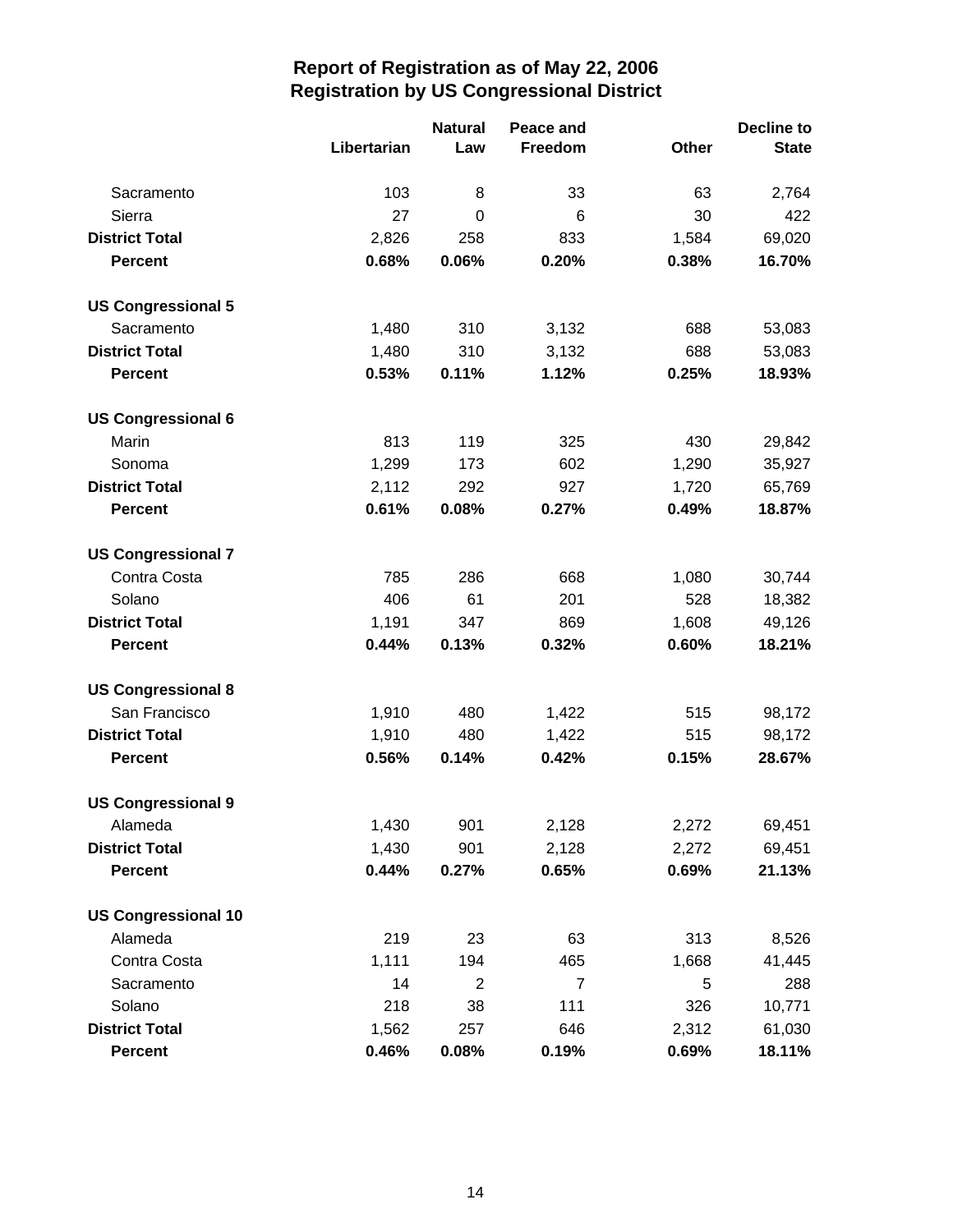|                            | <b>Total</b>      |                   | American   |             |       |
|----------------------------|-------------------|-------------------|------------|-------------|-------|
|                            | <b>Registered</b> | <b>Democratic</b> | Republican | Independent | Green |
| <b>US Congressional 11</b> |                   |                   |            |             |       |
| Alameda                    | 50,679            | 19,395            | 18,716     | 982         | 265   |
| Contra Costa               | 84,473            | 29,106            | 37,396     | 1,616       | 332   |
| San Joaquin                | 194,661           | 73,547            | 89,170     | 3,733       | 703   |
| Santa Clara                | 21,020            | 8,284             | 7,901      | 476         | 121   |
| <b>District Total</b>      | 350,833           | 130,332           | 153,183    | 6,807       | 1,421 |
| <b>Percent</b>             |                   | 37.15%            | 43.66%     | 1.94%       | 0.41% |
| <b>US Congressional 12</b> |                   |                   |            |             |       |
| San Francisco              | 78,680            | 41,036            | 11,359     | 1,171       | 1,755 |
| San Mateo                  | 251,536           | 126,376           | 58,888     | 4,753       | 2,451 |
| <b>District Total</b>      | 330,216           | 167,412           | 70,247     | 5,924       | 4,206 |
| <b>Percent</b>             |                   | 50.70%            | 21.27%     | 1.79%       | 1.27% |
| <b>US Congressional 13</b> |                   |                   |            |             |       |
| Alameda                    | 268,226           | 141,220           | 53,456     | 4,736       | 2,296 |
| <b>District Total</b>      | 268,226           | 141,220           | 53,456     | 4,736       | 2,296 |
| <b>Percent</b>             |                   | 52.65%            | 19.93%     | 1.77%       | 0.86% |
| <b>US Congressional 14</b> |                   |                   |            |             |       |
| San Mateo                  | 98,769            | 46,241            | 28,251     | 1,741       | 1,299 |
| Santa Clara                | 182,263           | 80,286            | 50,725     | 2,485       | 1,931 |
| Santa Cruz                 | 44,001            | 20,501            | 11,779     | 856         | 1,379 |
| <b>District Total</b>      | 325,033           | 147,028           | 90,755     | 5,082       | 4,609 |
| <b>Percent</b>             |                   | 45.23%            | 27.92%     | 1.56%       | 1.42% |
| <b>US Congressional 15</b> |                   |                   |            |             |       |
| Santa Clara                | 284,883           | 123,730           | 79,300     | 5,492       | 2,081 |
| <b>District Total</b>      | 284,883           | 123,730           | 79,300     | 5,492       | 2,081 |
| <b>Percent</b>             |                   | 43.43%            | 27.84%     | 1.93%       | 0.73% |
| <b>US Congressional 16</b> |                   |                   |            |             |       |
| Santa Clara                | 259,478           | 123,356           | 65,671     | 5,249       | 1,892 |
| <b>District Total</b>      | 259,478           | 123,356           | 65,671     | 5,249       | 1,892 |
| <b>Percent</b>             |                   | 47.54%            | 25.31%     | 2.02%       | 0.73% |
| <b>US Congressional 17</b> |                   |                   |            |             |       |
| Monterey                   | 152,590           | 73,133            | 47,476     | 2,966       | 1,422 |
| San Benito                 | 25,023            | 11,289            | 8,478      | 582         | 160   |
| Santa Cruz                 | 97,369            | 54,306            | 17,620     | 1,669       | 3,338 |
| <b>District Total</b>      | 274,982           | 138,728           | 73,574     | 5,217       | 4,920 |
| <b>Percent</b>             |                   | 50.45%            | 26.76%     | 1.90%       | 1.79% |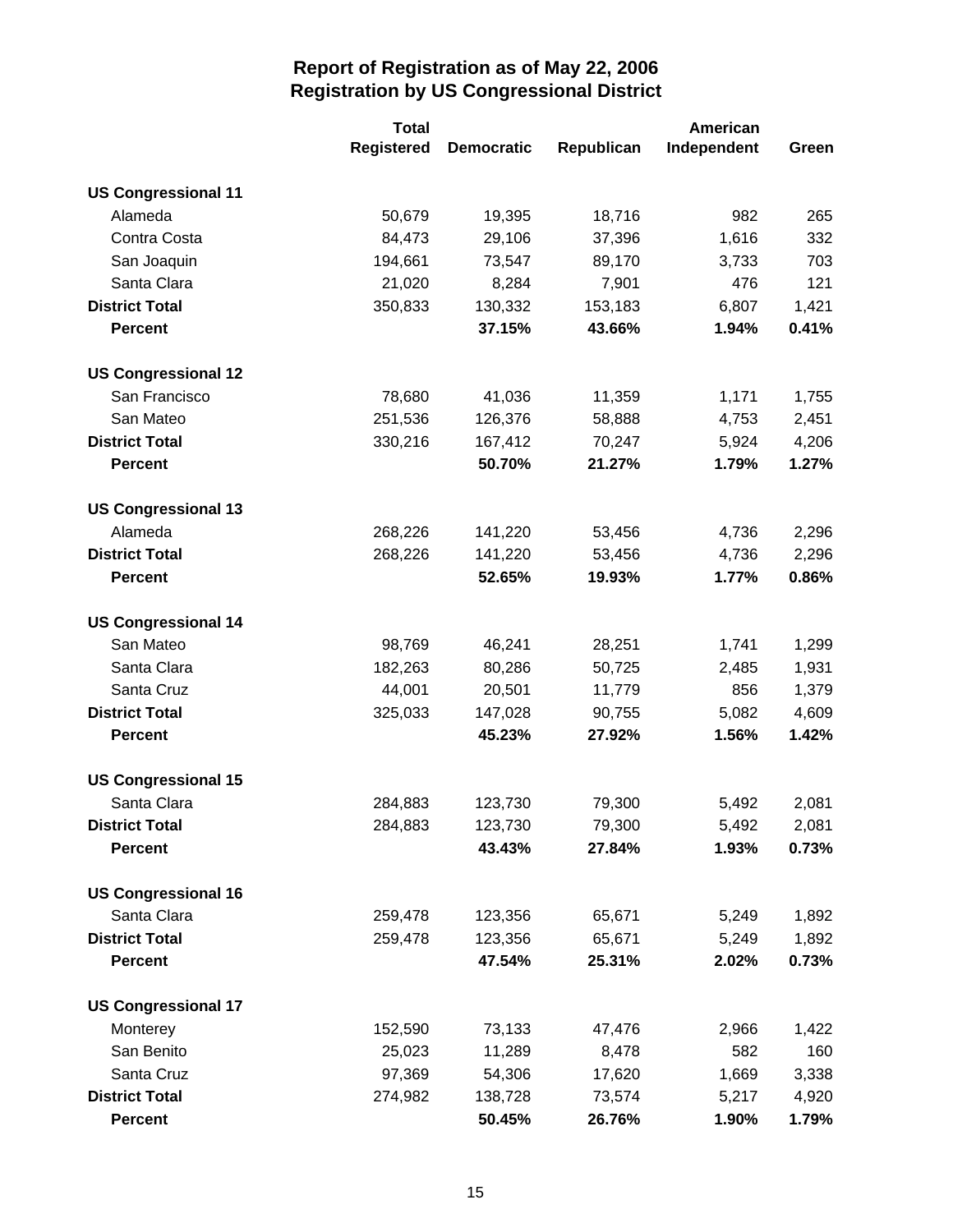|                            |             | <b>Natural</b> | Peace and |              | Decline to   |
|----------------------------|-------------|----------------|-----------|--------------|--------------|
|                            | Libertarian | Law            | Freedom   | <b>Other</b> | <b>State</b> |
| <b>US Congressional 11</b> |             |                |           |              |              |
| Alameda                    | 223         | 29             | 72        | 334          | 10,663       |
| Contra Costa               | 321         | 47             | 87        | 472          | 15,096       |
| San Joaquin                | 716         | 96             | 562       | 1,505        | 24,629       |
| Santa Clara                | 102         | 13             | 43        | 47           | 4,033        |
| <b>District Total</b>      | 1,362       | 185            | 764       | 2,358        | 54,421       |
| <b>Percent</b>             | 0.39%       | 0.05%          | 0.22%     | 0.67%        | 15.51%       |
| <b>US Congressional 12</b> |             |                |           |              |              |
| San Francisco              | 379         | 77             | 223       | 122          | 22,558       |
| San Mateo                  | 1,022       | 270            | 580       | 598          | 56,598       |
| <b>District Total</b>      | 1,401       | 347            | 803       | 720          | 79,156       |
| <b>Percent</b>             | 0.42%       | 0.11%          | 0.24%     | 0.22%        | 23.97%       |
| <b>US Congressional 13</b> |             |                |           |              |              |
| Alameda                    | 1,153       | 307            | 872       | 2,046        | 62,140       |
| <b>District Total</b>      | 1,153       | 307            | 872       | 2,046        | 62,140       |
| <b>Percent</b>             | 0.43%       | 0.11%          | 0.33%     | 0.76%        | 23.17%       |
| <b>US Congressional 14</b> |             |                |           |              |              |
| San Mateo                  | 616         | 72             | 253       | 292          | 20,004       |
| Santa Clara                | 1,173       | 147            | 345       | 469          | 44,702       |
| Santa Cruz                 | 520         | 47             | 121       | 403          | 8,395        |
| <b>District Total</b>      | 2,309       | 266            | 719       | 1,164        | 73,101       |
| <b>Percent</b>             | 0.71%       | 0.08%          | 0.22%     | 0.36%        | 22.49%       |
| <b>US Congressional 15</b> |             |                |           |              |              |
| Santa Clara                | 1,690       | 218            | 740       | 733          | 70,899       |
| <b>District Total</b>      | 1,690       | 218            | 740       | 733          | 70,899       |
| <b>Percent</b>             | 0.59%       | 0.08%          | 0.26%     | 0.26%        | 24.89%       |
| <b>US Congressional 16</b> |             |                |           |              |              |
| Santa Clara                | 1,432       | 253            | 899       | 598          | 60,128       |
| <b>District Total</b>      | 1,432       | 253            | 899       | 598          | 60,128       |
| <b>Percent</b>             | 0.55%       | 0.10%          | 0.35%     | 0.23%        | 23.17%       |
| <b>US Congressional 17</b> |             |                |           |              |              |
| Monterey                   | 659         | 136            | 395       | 311          | 26,092       |
| San Benito                 | 133         | 13             | 58        | 92           | 4,218        |
| Santa Cruz                 | 696         | 103            | 363       | 709          | 18,565       |
| <b>District Total</b>      | 1,488       | 252            | 816       | 1,112        | 48,875       |
| <b>Percent</b>             | 0.54%       | 0.09%          | 0.30%     | 0.40%        | 17.77%       |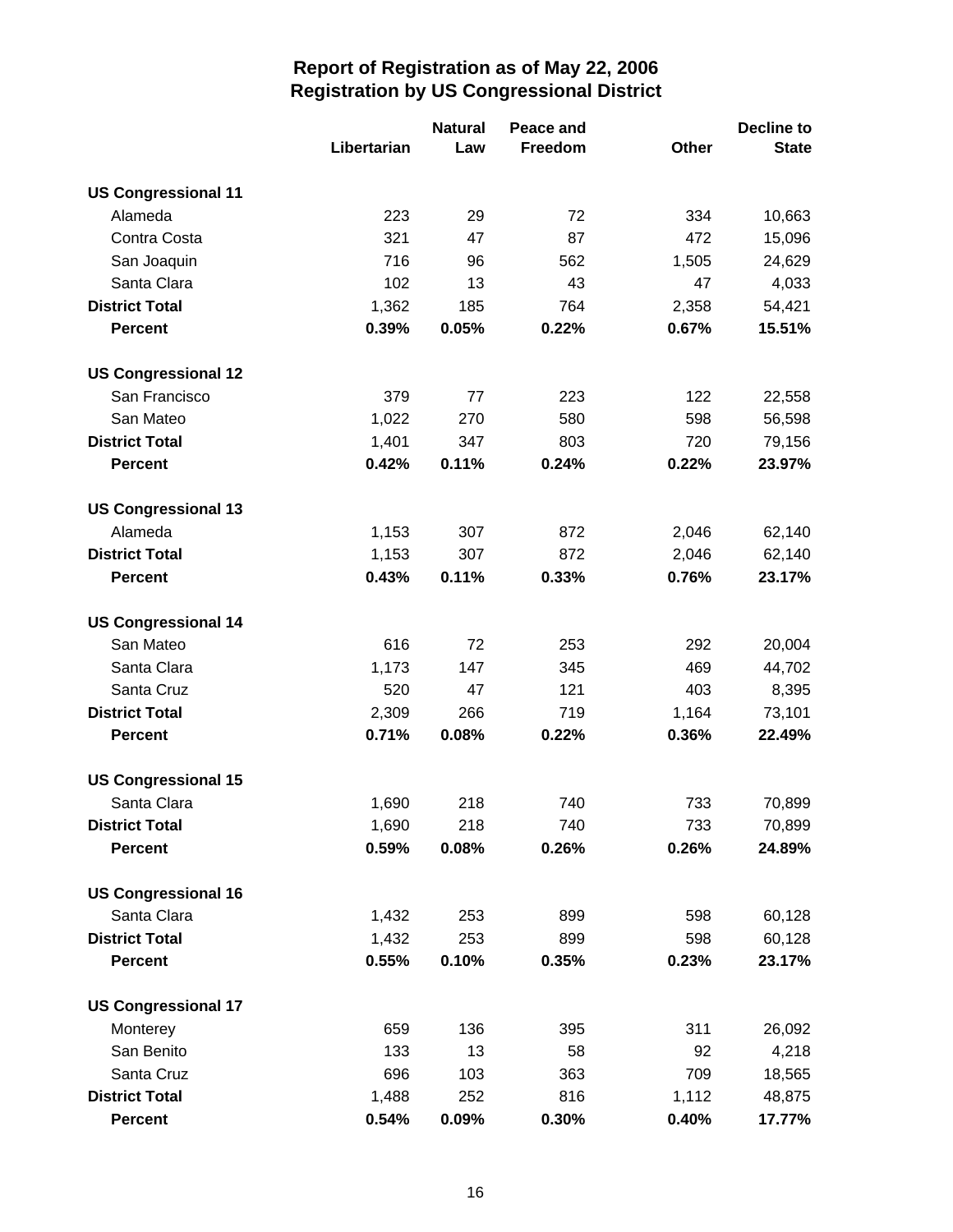|                            | <b>Total</b>      |                   | American   |             |       |
|----------------------------|-------------------|-------------------|------------|-------------|-------|
|                            | <b>Registered</b> | <b>Democratic</b> | Republican | Independent | Green |
|                            |                   |                   |            |             |       |
| <b>US Congressional 18</b> |                   |                   |            |             |       |
| Fresno                     | 1,373             | 476               | 735        | 21          | 3     |
| Madera                     | 460               | 130               | 288        | 8           | 1     |
| Merced                     | 91,648            | 41,136            | 38,413     | 1,692       | 306   |
| San Joaquin                | 69,423            | 37,398            | 21,927     | 970         | 208   |
| Stanislaus                 | 90,058            | 41,250            | 33,233     | 2,075       | 406   |
| <b>District Total</b>      | 252,962           | 120,390           | 94,596     | 4,766       | 924   |
| <b>Percent</b>             |                   | 47.59%            | 37.40%     | 1.88%       | 0.37% |
| <b>US Congressional 19</b> |                   |                   |            |             |       |
| Fresno                     | 112,280           | 41,736            | 53,088     | 1,880       | 713   |
| Madera                     | 36,037            | 12,421            | 18,151     | 648         | 171   |
| Mariposa                   | 11,328            | 3,653             | 5,312      | 322         | 158   |
| Stanislaus                 | 110,341           | 40,839            | 50,859     | 2,237       | 390   |
| Tuolumne                   | 32,312            | 11,770            | 14,113     | 945         | 305   |
| <b>District Total</b>      | 302,298           | 110,419           | 141,523    | 6,032       | 1,737 |
| <b>Percent</b>             |                   | 36.53%            | 46.82%     | 2.00%       | 0.57% |
| <b>US Congressional 20</b> |                   |                   |            |             |       |
| Fresno                     | 80,838            | 43,242            | 26,198     | 1,267       | 344   |
| Kern                       | 57,275            | 33,318            | 16,451     | 1,040       | 72    |
| Kings                      | 44,226            | 16,849            | 20,861     | 872         | 111   |
| <b>District Total</b>      | 182,339           | 93,409            | 63,510     | 3,179       | 527   |
| <b>Percent</b>             |                   | 51.23%            | 34.83%     | 1.74%       | 0.29% |
| <b>US Congressional 21</b> |                   |                   |            |             |       |
| Fresno                     | 131,120           | 43,868            | 66,955     | 2,378       | 562   |
| Tulare                     | 133,147           | 45,658            | 64,412     | 2,990       | 557   |
| <b>District Total</b>      | 264,267           | 89,526            | 131,367    | 5,368       | 1,119 |
| <b>Percent</b>             |                   | 33.88%            | 49.71%     | 2.03%       | 0.42% |
| <b>US Congressional 22</b> |                   |                   |            |             |       |
| Kern                       | 229,692           | 67,036            | 122,565    | 6,264       | 704   |
| Los Angeles                | 34,095            | 10,953            | 16,226     | 878         | 145   |
| San Luis Obispo            | 73,504            | 22,354            | 36,024     | 1,642       | 736   |
| <b>District Total</b>      | 337,291           | 100,343           | 174,815    | 8,784       | 1,585 |
| <b>Percent</b>             |                   | 29.75%            | 51.83%     | 2.60%       | 0.47% |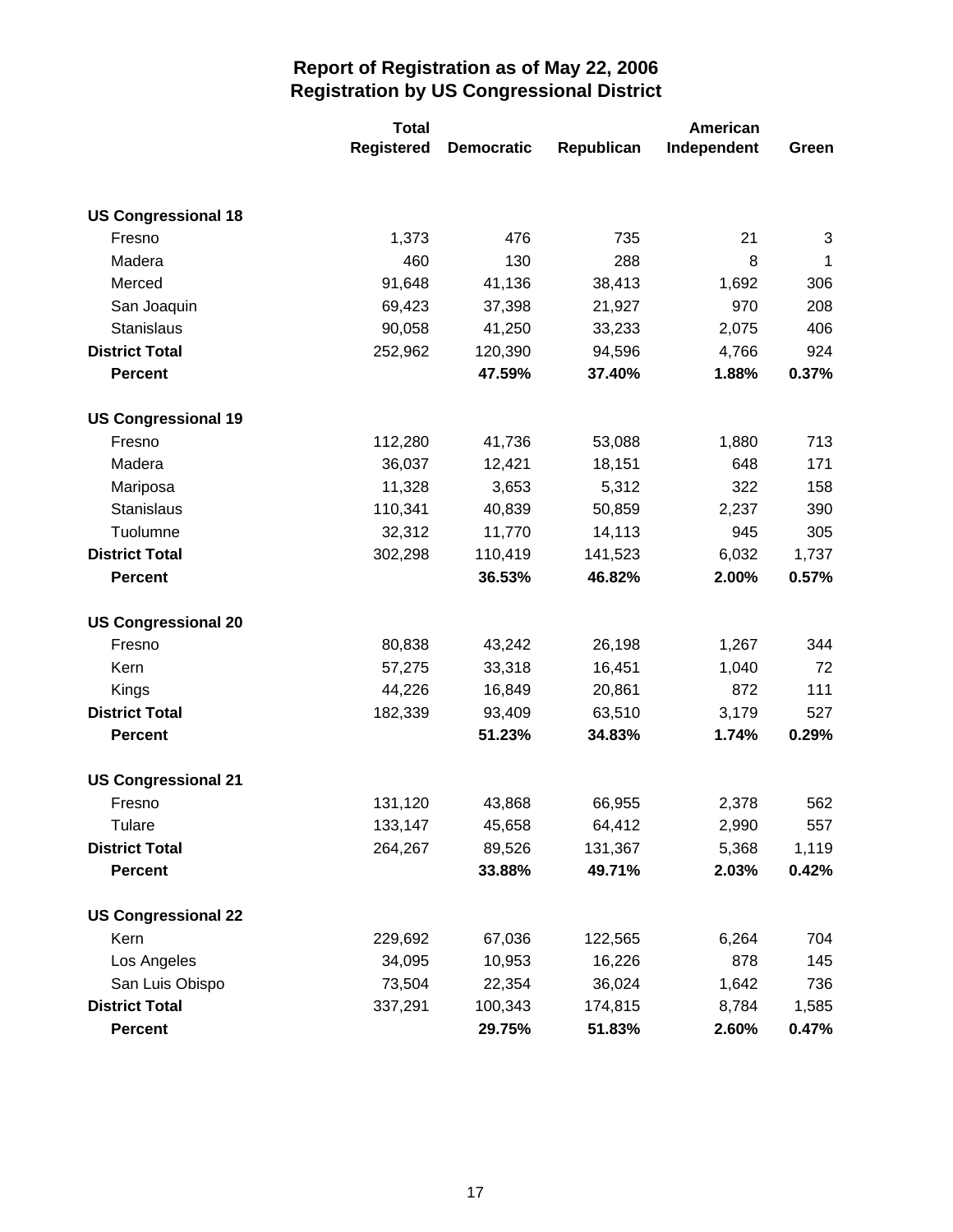|                            | Libertarian | <b>Natural</b><br>Law | Peace and<br>Freedom | Other          | <b>Decline to</b><br><b>State</b> |
|----------------------------|-------------|-----------------------|----------------------|----------------|-----------------------------------|
|                            |             |                       |                      |                |                                   |
| <b>US Congressional 18</b> |             |                       |                      |                |                                   |
| Fresno                     | 5           | $\pmb{0}$             | $\overline{2}$       | 10             | 121                               |
| Madera                     | 1           | $\mathbf 0$           | 0                    | $\overline{2}$ | 30                                |
| Merced                     | 245         | 49                    | 167                  | 131            | 9,509                             |
| San Joaquin                | 149         | 60                    | 512                  | 377            | 7,822                             |
| <b>Stanislaus</b>          | 375         | 62                    | 552                  | 745            | 11,360                            |
| <b>District Total</b>      | 775         | 171                   | 1,233                | 1,265          | 28,842                            |
| <b>Percent</b>             | 0.31%       | 0.07%                 | 0.49%                | 0.50%          | 11.40%                            |
| <b>US Congressional 19</b> |             |                       |                      |                |                                   |
| Fresno                     | 436         | 83                    | 162                  | 1,073          | 13,109                            |
| Madera                     | 139         | 15                    | 44                   | 139            | 4,309                             |
| Mariposa                   | 79          | 8                     | 25                   | 154            | 1,617                             |
| Stanislaus                 | 407         | 68                    | 369                  | 912            | 14,260                            |
| Tuolumne                   | 207         | 17                    | 77                   | 119            | 4,759                             |
| <b>District Total</b>      | 1,268       | 191                   | 677                  | 2,397          | 38,054                            |
| <b>Percent</b>             | 0.42%       | 0.06%                 | 0.22%                | 0.79%          | 12.59%                            |
| <b>US Congressional 20</b> |             |                       |                      |                |                                   |
| Fresno                     | 240         | 71                    | 199                  | 608            | 8,669                             |
| Kern                       | 166         | 71                    | 187                  | 87             | 5,883                             |
| Kings                      | 136         | 28                    | 16                   | 376            | 4,977                             |
| <b>District Total</b>      | 542         | 170                   | 402                  | 1,071          | 19,529                            |
| <b>Percent</b>             | 0.30%       | 0.09%                 | 0.22%                | 0.59%          | 10.71%                            |
| <b>US Congressional 21</b> |             |                       |                      |                |                                   |
| Fresno                     | 453         | 62                    | 189                  | 1,231          | 15,422                            |
| Tulare                     | 484         | 125                   | 283                  | 286            | 18,352                            |
| <b>District Total</b>      | 937         | 187                   | 472                  | 1,517          | 33,774                            |
| <b>Percent</b>             | 0.35%       | 0.07%                 | 0.18%                | 0.57%          | 12.78%                            |
| <b>US Congressional 22</b> |             |                       |                      |                |                                   |
| Kern                       | 1,193       | 125                   | 382                  | 394            | 31,029                            |
| Los Angeles                | 160         | 35                    | 88                   | 222            | 5,388                             |
| San Luis Obispo            | 430         | 61                    | 134                  | 843            | 11,280                            |
| <b>District Total</b>      | 1,783       | 221                   | 604                  | 1,459          | 47,697                            |
| <b>Percent</b>             | 0.53%       | 0.07%                 | 0.18%                | 0.43%          | 14.14%                            |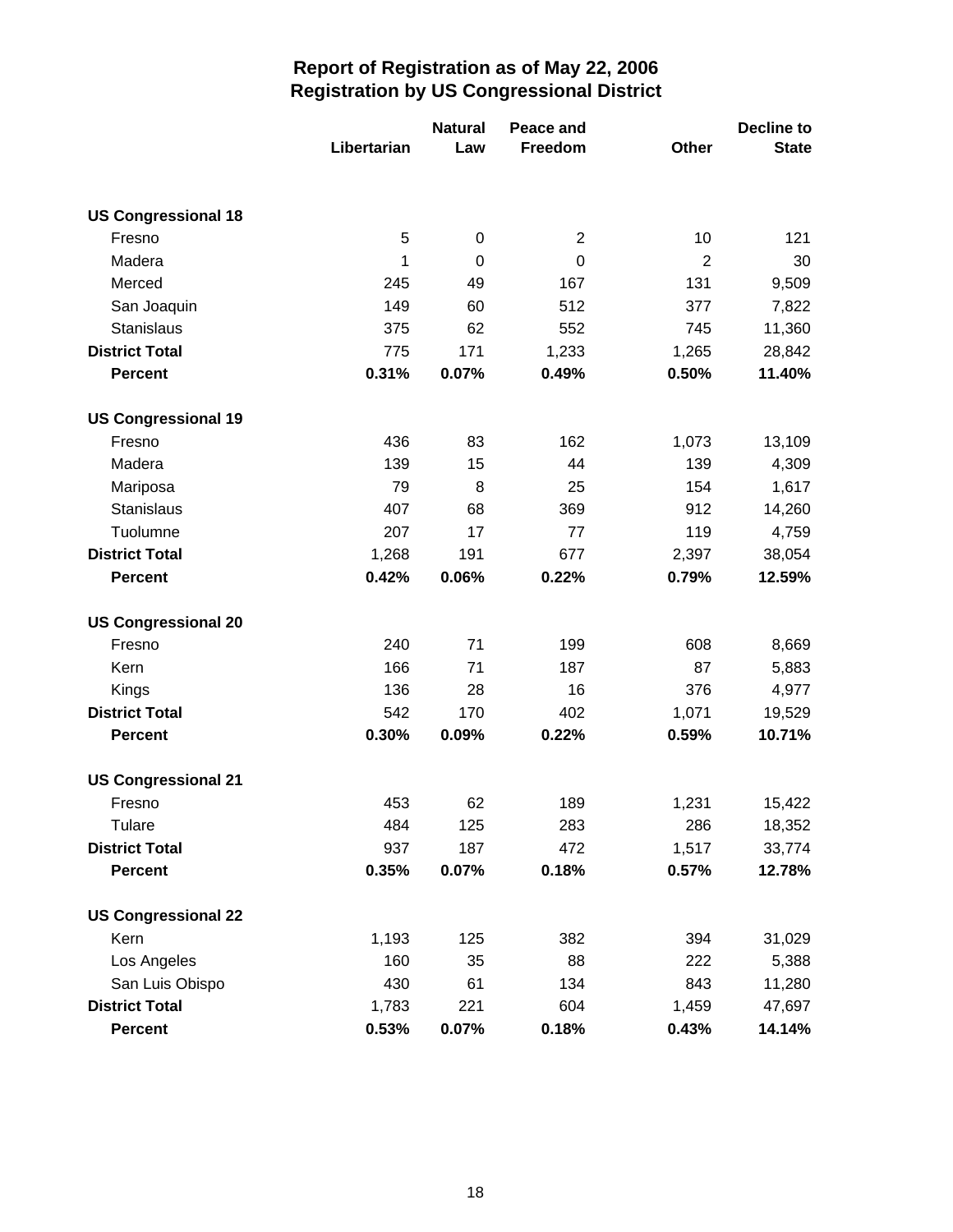|                            | <b>Total</b>      |                   |            | American    |       |
|----------------------------|-------------------|-------------------|------------|-------------|-------|
|                            | <b>Registered</b> | <b>Democratic</b> | Republican | Independent | Green |
| <b>US Congressional 23</b> |                   |                   |            |             |       |
| San Luis Obispo            | 79,470            | 31,654            | 28,557     | 1,781       | 1,407 |
| Santa Barbara              | 129,759           | 57,481            | 40,203     | 2,430       | 2,113 |
| Ventura                    | 84,178            | 42,030            | 23,469     | 1,609       | 653   |
| <b>District Total</b>      | 293,407           | 131,165           | 92,229     | 5,820       | 4,173 |
| <b>Percent</b>             |                   | 44.70%            | 31.43%     | 1.98%       | 1.42% |
| <b>US Congressional 24</b> |                   |                   |            |             |       |
| Santa Barbara              | 52,370            | 16,339            | 25,437     | 1,229       | 292   |
| Ventura                    | 298,733           | 103,322           | 131,387    | 6,072       | 2,412 |
| <b>District Total</b>      | 351,103           | 119,661           | 156,824    | 7,301       | 2,704 |
| <b>Percent</b>             |                   | 34.08%            | 44.67%     | 2.08%       | 0.77% |
| <b>US Congressional 25</b> |                   |                   |            |             |       |
| Inyo                       | 10,731            | 3,459             | 4,892      | 292         | 111   |
| Los Angeles                | 232,047           | 79,080            | 104,508    | 5,353       | 943   |
| Mono                       | 6,488             | 2,038             | 2,527      | 191         | 114   |
| San Bernardino             | 66,413            | 24,477            | 26,937     | 2,265       | 183   |
| <b>District Total</b>      | 315,679           | 109,054           | 138,864    | 8,101       | 1,351 |
| <b>Percent</b>             |                   | 34.55%            | 43.99%     | 2.57%       | 0.43% |
| <b>US Congressional 26</b> |                   |                   |            |             |       |
| Los Angeles                | 211,599           | 70,107            | 92,847     | 3,312       | 1,354 |
| San Bernardino             | 128,721           | 44,561            | 58,494     | 2,830       | 656   |
| <b>District Total</b>      | 340,320           | 114,668           | 151,341    | 6,142       | 2,010 |
| <b>Percent</b>             |                   | 33.69%            | 44.47%     | 1.80%       | 0.59% |
| <b>US Congressional 27</b> |                   |                   |            |             |       |
| Los Angeles                | 270,336           | 128,329           | 79,135     | 4,850       | 1,862 |
| <b>District Total</b>      | 270,336           | 128,329           | 79,135     | 4,850       | 1,862 |
| <b>Percent</b>             |                   | 47.47%            | 29.27%     | 1.79%       | 0.69% |
| <b>US Congressional 28</b> |                   |                   |            |             |       |
| Los Angeles                | 220,088           | 122,596           | 44,284     | 3,870       | 1,583 |
| <b>District Total</b>      | 220,088           | 122,596           | 44,284     | 3,870       | 1,583 |
| <b>Percent</b>             |                   | 55.70%            | 20.12%     | 1.76%       | 0.72% |
| <b>US Congressional 29</b> |                   |                   |            |             |       |
| Los Angeles                | 281,282           | 122,809           | 85,869     | 4,466       | 2,110 |
| <b>District Total</b>      | 281,282           | 122,809           | 85,869     | 4,466       | 2,110 |
| <b>Percent</b>             |                   | 43.66%            | 30.53%     | 1.59%       | 0.75% |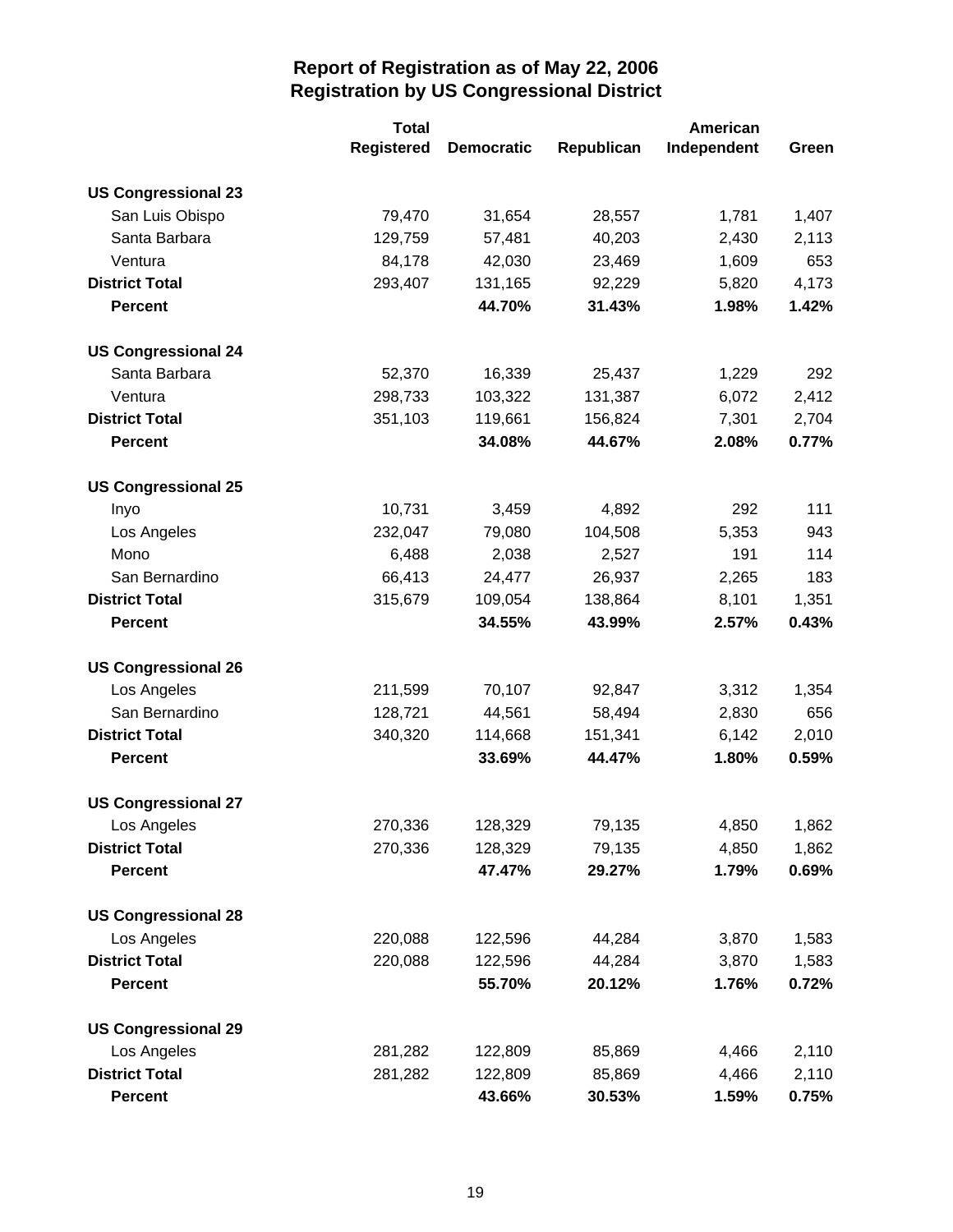|                            |             | <b>Natural</b> | Peace and |       | <b>Decline to</b> |
|----------------------------|-------------|----------------|-----------|-------|-------------------|
|                            | Libertarian | Law            | Freedom   | Other | <b>State</b>      |
| <b>US Congressional 23</b> |             |                |           |       |                   |
| San Luis Obispo            | 576         | 84             | 152       | 997   | 14,262            |
| Santa Barbara              | 796         | 121            | 243       | 1,372 | 25,000            |
| Ventura                    | 387         | 120            | 300       | 699   | 14,911            |
| <b>District Total</b>      | 1,759       | 325            | 695       | 3,068 | 54,173            |
| <b>Percent</b>             | 0.60%       | 0.11%          | 0.24%     | 1.05% | 18.46%            |
| <b>US Congressional 24</b> |             |                |           |       |                   |
| Santa Barbara              | 245         | 25             | 82        | 500   | 8,221             |
| Ventura                    | 1,673       | 280            | 553       | 2,753 | 50,281            |
| <b>District Total</b>      | 1,918       | 305            | 635       | 3,253 | 58,502            |
| <b>Percent</b>             | 0.55%       | 0.09%          | 0.18%     | 0.93% | 16.66%            |
| <b>US Congressional 25</b> |             |                |           |       |                   |
| Inyo                       | 72          | 6              | 29        | 69    | 1,801             |
| Los Angeles                | 1,220       | 253            | 528       | 1,603 | 38,559            |
| Mono                       | 65          | 3              | 15        | 0     | 1,535             |
| San Bernardino             | 358         | 60             | 196       | 375   | 11,562            |
| <b>District Total</b>      | 1,715       | 322            | 768       | 2,047 | 53,457            |
| <b>Percent</b>             | 0.54%       | 0.10%          | 0.24%     | 0.65% | 16.93%            |
| <b>US Congressional 26</b> |             |                |           |       |                   |
| Los Angeles                | 1,020       | 182            | 698       | 1,303 | 40,776            |
| San Bernardino             | 606         | 113            | 385       | 582   | 20,494            |
| <b>District Total</b>      | 1,626       | 295            | 1,083     | 1,885 | 61,270            |
| <b>Percent</b>             | 0.48%       | 0.09%          | 0.32%     | 0.55% | 18.00%            |
| <b>US Congressional 27</b> |             |                |           |       |                   |
| Los Angeles                | 1,532       | 343            | 1,223     | 2,054 | 51,008            |
| <b>District Total</b>      | 1,532       | 343            | 1,223     | 2,054 | 51,008            |
| <b>Percent</b>             | 0.57%       | 0.13%          | 0.45%     | 0.76% | 18.87%            |
| <b>US Congressional 28</b> |             |                |           |       |                   |
| Los Angeles                | 1,192       | 345            | 1,128     | 1,579 | 43,511            |
| <b>District Total</b>      | 1,192       | 345            | 1,128     | 1,579 | 43,511            |
| <b>Percent</b>             | 0.54%       | 0.16%          | 0.51%     | 0.72% | 19.77%            |
| <b>US Congressional 29</b> |             |                |           |       |                   |
| Los Angeles                | 1,344       | 340            | 1,451     | 1,861 | 61,032            |
| <b>District Total</b>      | 1,344       | 340            | 1,451     | 1,861 | 61,032            |
| <b>Percent</b>             | 0.48%       | 0.12%          | 0.52%     | 0.66% | 21.70%            |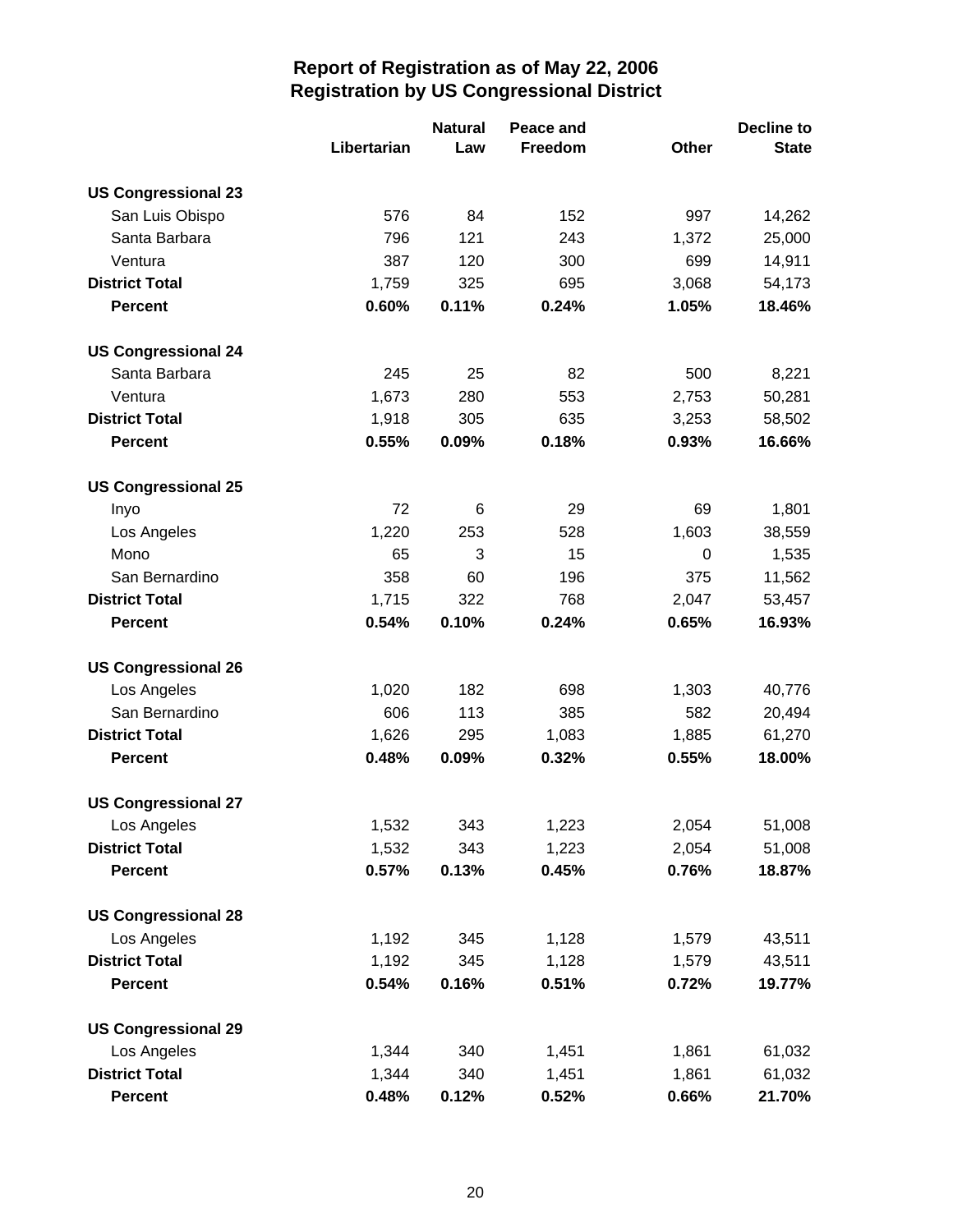|                            | <b>Total</b>      |                   | American   |             |       |
|----------------------------|-------------------|-------------------|------------|-------------|-------|
|                            | <b>Registered</b> | <b>Democratic</b> | Republican | Independent | Green |
| <b>US Congressional 30</b> |                   |                   |            |             |       |
| Los Angeles                | 383,573           | 192,018           | 97,074     | 5,796       | 3,584 |
| <b>District Total</b>      | 383,573           | 192,018           | 97,074     | 5,796       | 3,584 |
| <b>Percent</b>             |                   | 50.06%            | 25.31%     | 1.51%       | 0.93% |
| <b>US Congressional 31</b> |                   |                   |            |             |       |
| Los Angeles                | 161,074           | 94,037            | 25,050     | 2,450       | 1,937 |
| <b>District Total</b>      | 161,074           | 94,037            | 25,050     | 2,450       | 1,937 |
| <b>Percent</b>             |                   | 58.38%            | 15.55%     | 1.52%       | 1.20% |
| <b>US Congressional 32</b> |                   |                   |            |             |       |
| Los Angeles                | 214,187           | 109,298           | 54,549     | 3,594       | 884   |
| <b>District Total</b>      | 214,187           | 109,298           | 54,549     | 3,594       | 884   |
| <b>Percent</b>             |                   | 51.03%            | 25.47%     | 1.68%       | 0.41% |
| <b>US Congressional 33</b> |                   |                   |            |             |       |
| Los Angeles                | 263,656           | 171,953           | 30,400     | 3,889       | 2,299 |
| <b>District Total</b>      | 263,656           | 171,953           | 30,400     | 3,889       | 2,299 |
| <b>Percent</b>             |                   | 65.22%            | 11.53%     | 1.48%       | 0.87% |
| <b>US Congressional 34</b> |                   |                   |            |             |       |
| Los Angeles                | 167,681           | 97,040            | 33,230     | 2,668       | 782   |
| <b>District Total</b>      | 167,681           | 97,040            | 33,230     | 2,668       | 782   |
| <b>Percent</b>             |                   | 57.87%            | 19.82%     | 1.59%       | 0.47% |
| <b>US Congressional 35</b> |                   |                   |            |             |       |
| Los Angeles                | 222,975           | 148,002           | 30,602     | 3,581       | 898   |
| <b>District Total</b>      | 222,975           | 148,002           | 30,602     | 3,581       | 898   |
| <b>Percent</b>             |                   | 66.38%            | 13.72%     | 1.61%       | 0.40% |
| <b>US Congressional 36</b> |                   |                   |            |             |       |
| Los Angeles                | 312,511           | 136,950           | 97,811     | 5,259       | 2,772 |
| <b>District Total</b>      | 312,511           | 136,950           | 97,811     | 5,259       | 2,772 |
| <b>Percent</b>             |                   | 43.82%            | 31.30%     | 1.68%       | 0.89% |
| <b>US Congressional 37</b> |                   |                   |            |             |       |
| Los Angeles                | 243,496           | 145,691           | 44,119     | 4,342       | 1,547 |
| <b>District Total</b>      | 243,496           | 145,691           | 44,119     | 4,342       | 1,547 |
| <b>Percent</b>             |                   | 59.83%            | 18.12%     | 1.78%       | 0.64% |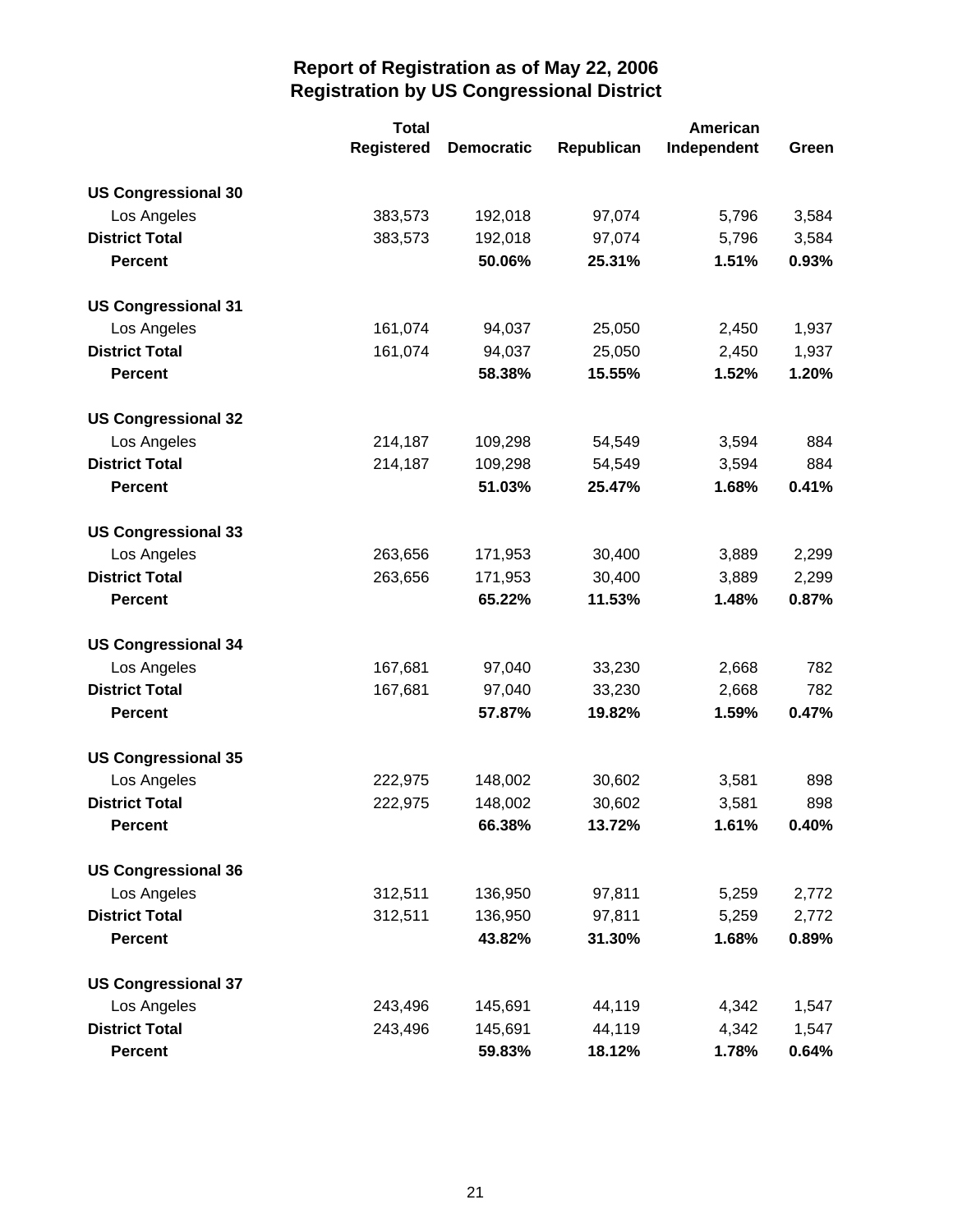|                            |             | <b>Natural</b><br>Peace and |         |       | <b>Decline to</b> |  |
|----------------------------|-------------|-----------------------------|---------|-------|-------------------|--|
|                            | Libertarian | Law                         | Freedom | Other | <b>State</b>      |  |
| <b>US Congressional 30</b> |             |                             |         |       |                   |  |
| Los Angeles                | 2,097       | 371                         | 1,073   | 3,230 | 78,330            |  |
| <b>District Total</b>      | 2,097       | 371                         | 1,073   | 3,230 | 78,330            |  |
| <b>Percent</b>             | 0.55%       | 0.10%                       | 0.28%   | 0.84% | 20.42%            |  |
| <b>US Congressional 31</b> |             |                             |         |       |                   |  |
| Los Angeles                | 718         | 355                         | 1,577   | 993   | 33,957            |  |
| <b>District Total</b>      | 718         | 355                         | 1,577   | 993   | 33,957            |  |
| <b>Percent</b>             | 0.45%       | 0.22%                       | 0.98%   | 0.62% | 21.08%            |  |
| <b>US Congressional 32</b> |             |                             |         |       |                   |  |
| Los Angeles                | 794         | 332                         | 1,951   | 1,012 | 41,773            |  |
| <b>District Total</b>      | 794         | 332                         | 1,951   | 1,012 | 41,773            |  |
| <b>Percent</b>             | 0.37%       | 0.16%                       | 0.91%   | 0.47% | 19.50%            |  |
| <b>US Congressional 33</b> |             |                             |         |       |                   |  |
| Los Angeles                | 1,186       | 831                         | 1,562   | 1,807 | 49,729            |  |
| <b>District Total</b>      | 1,186       | 831                         | 1,562   | 1,807 | 49,729            |  |
| <b>Percent</b>             | 0.45%       | 0.32%                       | 0.59%   | 0.69% | 18.86%            |  |
| <b>US Congressional 34</b> |             |                             |         |       |                   |  |
| Los Angeles                | 649         | 364                         | 2,341   | 704   | 29,903            |  |
| <b>District Total</b>      | 649         | 364                         | 2,341   | 704   | 29,903            |  |
| <b>Percent</b>             | 0.39%       | 0.22%                       | 1.40%   | 0.42% | 17.83%            |  |
| <b>US Congressional 35</b> |             |                             |         |       |                   |  |
| Los Angeles                | 709         | 1,503                       | 1,728   | 1,086 | 34,866            |  |
| <b>District Total</b>      | 709         | 1,503                       | 1,728   | 1,086 | 34,866            |  |
| <b>Percent</b>             | 0.32%       | 0.67%                       | 0.77%   | 0.49% | 15.64%            |  |
| <b>US Congressional 36</b> |             |                             |         |       |                   |  |
| Los Angeles                | 1,926       | 452                         | 1,433   | 2,442 | 63,466            |  |
| <b>District Total</b>      | 1,926       | 452                         | 1,433   | 2,442 | 63,466            |  |
| <b>Percent</b>             | 0.62%       | 0.14%                       | 0.46%   | 0.78% | 20.31%            |  |
| <b>US Congressional 37</b> |             |                             |         |       |                   |  |
| Los Angeles                | 1,054       | 1,206                       | 2,123   | 1,146 | 42,268            |  |
| <b>District Total</b>      | 1,054       | 1,206                       | 2,123   | 1,146 | 42,268            |  |
| <b>Percent</b>             | 0.43%       | 0.50%                       | 0.87%   | 0.47% | 17.36%            |  |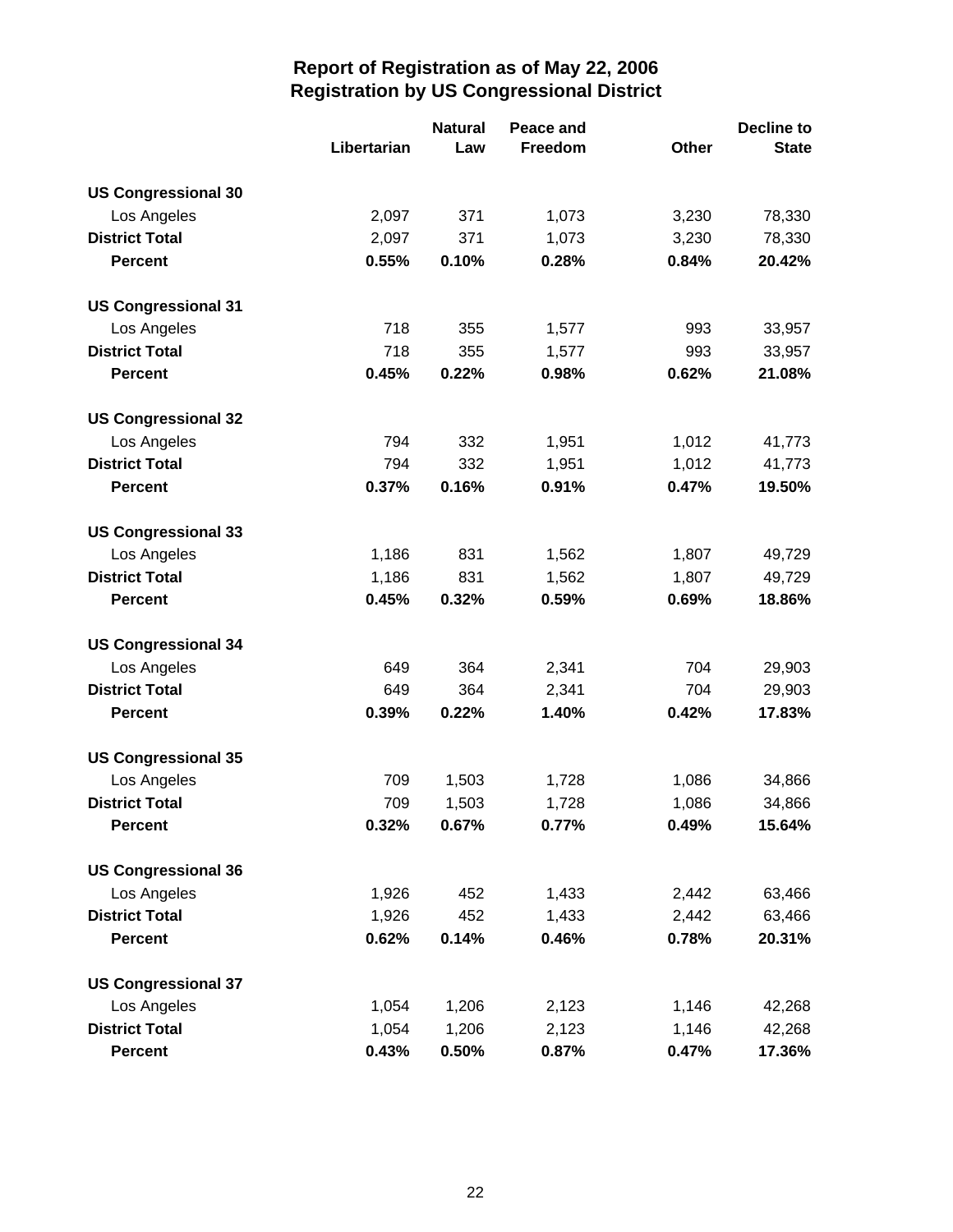|                            | <b>Total</b>      |                   | American   |             |       |
|----------------------------|-------------------|-------------------|------------|-------------|-------|
|                            | <b>Registered</b> | <b>Democratic</b> | Republican | Independent | Green |
| <b>US Congressional 38</b> |                   |                   |            |             |       |
| Los Angeles                | 220,145           | 124,214           | 49,883     | 3,435       | 822   |
| <b>District Total</b>      | 220,145           | 124,214           | 49,883     | 3,435       | 822   |
| <b>Percent</b>             |                   | 56.42%            | 22.66%     | 1.56%       | 0.37% |
| <b>US Congressional 39</b> |                   |                   |            |             |       |
| Los Angeles                | 232,405           | 118,613           | 65,246     | 3,800       | 893   |
| <b>District Total</b>      | 232,405           | 118,613           | 65,246     | 3,800       | 893   |
| <b>Percent</b>             |                   | 51.04%            | 28.07%     | 1.64%       | 0.38% |
| <b>US Congressional 40</b> |                   |                   |            |             |       |
| Orange                     | 319,271           | 102,012           | 150,029    | 6,286       | 1,611 |
| <b>District Total</b>      | 319,271           | 102,012           | 150,029    | 6,286       | 1,611 |
| <b>Percent</b>             |                   | 31.95%            | 46.99%     | 1.97%       | 0.50% |
| <b>US Congressional 41</b> |                   |                   |            |             |       |
| Riverside                  | 60,293            | 20,387            | 28,895     | 1,549       | 203   |
| San Bernardino             | 265,837           | 84,705            | 127,869    | 7,483       | 1,243 |
| <b>District Total</b>      | 326,130           | 105,092           | 156,764    | 9,032       | 1,446 |
| <b>Percent</b>             |                   | 32.22%            | 48.07%     | 2.77%       | 0.44% |
| <b>US Congressional 42</b> |                   |                   |            |             |       |
| Los Angeles                | 62,537            | 21,189            | 25,210     | 980         | 248   |
| Orange                     | 218,833           | 56,617            | 118,518    | 4,237       | 879   |
| San Bernardino             | 62,989            | 22,263            | 27,692     | 1,237       | 207   |
| <b>District Total</b>      | 344,359           | 100,069           | 171,420    | 6,454       | 1,334 |
| <b>Percent</b>             |                   | 29.06%            | 49.78%     | 1.87%       | 0.39% |
| <b>US Congressional 43</b> |                   |                   |            |             |       |
| San Bernardino             | 224,425           | 107,478           | 75,635     | 4,751       | 717   |
| <b>District Total</b>      | 224,425           | 107,478           | 75,635     | 4,751       | 717   |
| <b>Percent</b>             |                   | 47.89%            | 33.70%     | 2.12%       | 0.32% |
| <b>US Congressional 44</b> |                   |                   |            |             |       |
| Orange                     | 69,450            | 14,928            | 39,690     | 1,489       | 371   |
| Riverside                  | 245,594           | 85,895            | 109,369    | 5,375       | 1,136 |
| <b>District Total</b>      | 315,044           | 100,823           | 149,059    | 6,864       | 1,507 |
| <b>Percent</b>             |                   | 32.00%            | 47.31%     | 2.18%       | 0.48% |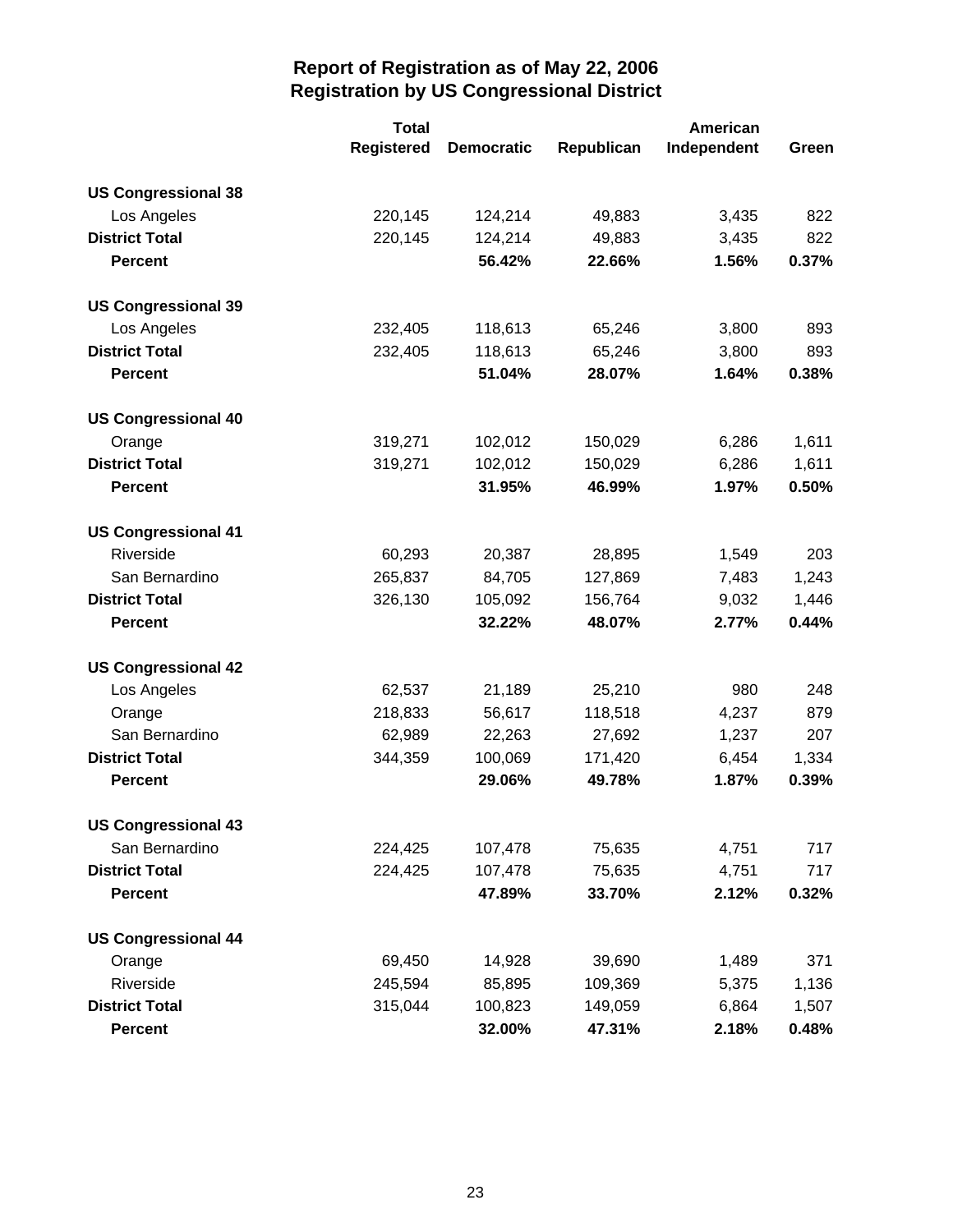|                            |             | <b>Natural</b> | Peace and |              | <b>Decline to</b> |
|----------------------------|-------------|----------------|-----------|--------------|-------------------|
|                            | Libertarian | Law            | Freedom   | <b>Other</b> | <b>State</b>      |
| <b>US Congressional 38</b> |             |                |           |              |                   |
| Los Angeles                | 686         | 359            | 2,306     | 952          | 37,488            |
| <b>District Total</b>      | 686         | 359            | 2,306     | 952          | 37,488            |
| <b>Percent</b>             | 0.31%       | 0.16%          | 1.05%     | 0.43%        | 17.03%            |
| <b>US Congressional 39</b> |             |                |           |              |                   |
| Los Angeles                | 897         | 525            | 2,000     | 1,093        | 39,338            |
| <b>District Total</b>      | 897         | 525            | 2,000     | 1,093        | 39,338            |
| <b>Percent</b>             | 0.39%       | 0.23%          | 0.86%     | 0.47%        | 16.93%            |
| <b>US Congressional 40</b> |             |                |           |              |                   |
| Orange                     | 2,094       | 469            | 1,064     | 1,162        | 54,544            |
| <b>District Total</b>      | 2,094       | 469            | 1,064     | 1,162        | 54,544            |
| <b>Percent</b>             | 0.66%       | 0.15%          | 0.33%     | 0.36%        | 17.08%            |
| <b>US Congressional 41</b> |             |                |           |              |                   |
| Riverside                  | 285         | 47             | 121       | 368          | 8,438             |
| San Bernardino             | 1,511       | 282            | 707       | 1,526        | 40,511            |
| <b>District Total</b>      | 1,796       | 329            | 828       | 1,894        | 48,949            |
| <b>Percent</b>             | 0.55%       | 0.10%          | 0.25%     | 0.58%        | 15.01%            |
| <b>US Congressional 42</b> |             |                |           |              |                   |
| Los Angeles                | 214         | 70             | 252       | 335          | 14,039            |
| Orange                     | 1,175       | 242            | 407       | 706          | 36,052            |
| San Bernardino             | 269         | 134            | 178       | 290          | 10,719            |
| <b>District Total</b>      | 1,658       | 446            | 837       | 1,331        | 60,810            |
| <b>Percent</b>             | 0.48%       | 0.13%          | 0.24%     | 0.39%        | 17.66%            |
| <b>US Congressional 43</b> |             |                |           |              |                   |
| San Bernardino             | 809         | 303            | 1,197     | 1,095        | 32,440            |
| <b>District Total</b>      | 809         | 303            | 1,197     | 1,095        | 32,440            |
| <b>Percent</b>             | 0.36%       | 0.14%          | 0.53%     | 0.49%        | 14.45%            |
| <b>US Congressional 44</b> |             |                |           |              |                   |
| Orange                     | 487         | 90             | 111       | 257          | 12,027            |
| Riverside                  | 1,343       | 377            | 1,035     | 1,415        | 39,649            |
| <b>District Total</b>      | 1,830       | 467            | 1,146     | 1,672        | 51,676            |
| <b>Percent</b>             | 0.58%       | 0.15%          | 0.36%     | 0.53%        | 16.40%            |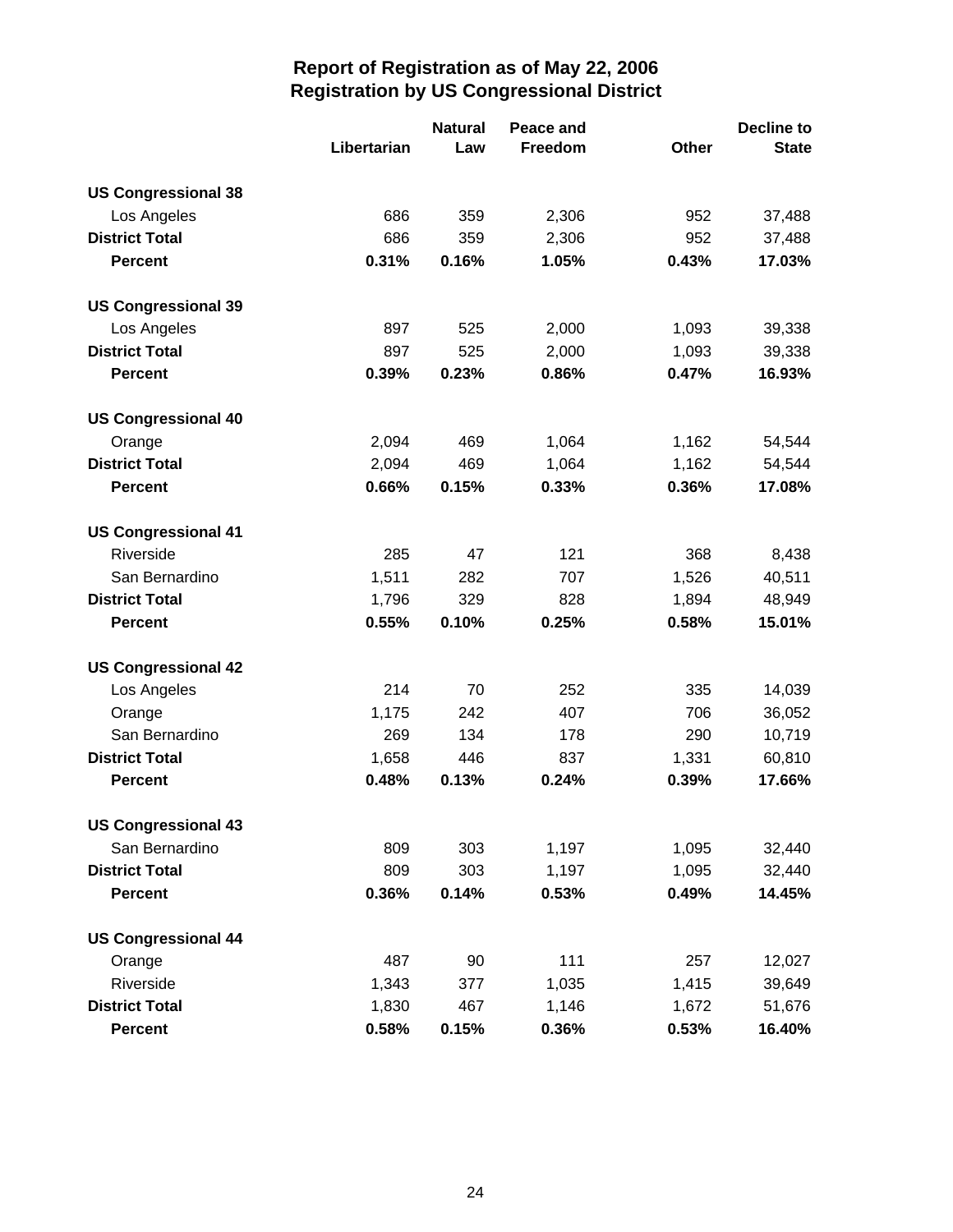|                            | <b>Total</b>      |                   |            | American    |       |
|----------------------------|-------------------|-------------------|------------|-------------|-------|
|                            | <b>Registered</b> | <b>Democratic</b> | Republican | Independent | Green |
| <b>US Congressional 45</b> |                   |                   |            |             |       |
| Riverside                  | 317,096           | 114,680           | 144,519    | 6,804       | 969   |
| <b>District Total</b>      | 317,096           | 114,680           | 144,519    | 6,804       | 969   |
| <b>Percent</b>             |                   | 36.17%            | 45.58%     | 2.15%       | 0.31% |
| <b>US Congressional 46</b> |                   |                   |            |             |       |
| Los Angeles                | 105,796           | 37,052            | 47,687     | 1,619       | 737   |
| Orange                     | 279,141           | 80,528            | 133,329    | 6,009       | 1,983 |
| <b>District Total</b>      | 384,937           | 117,580           | 181,016    | 7,628       | 2,720 |
| <b>Percent</b>             |                   | 30.55%            | 47.02%     | 1.98%       | 0.71% |
| <b>US Congressional 47</b> |                   |                   |            |             |       |
| Orange                     | 191,810           | 79,637            | 72,539     | 3,337       | 783   |
| <b>District Total</b>      | 191,810           | 79,637            | 72,539     | 3,337       | 783   |
| <b>Percent</b>             |                   | 41.52%            | 37.82%     | 1.74%       | 0.41% |
| <b>US Congressional 48</b> |                   |                   |            |             |       |
| Orange                     | 397,705           | 107,517           | 198,083    | 7,707       | 2,313 |
| <b>District Total</b>      | 397,705           | 107,517           | 198,083    | 7,707       | 2,313 |
| <b>Percent</b>             |                   | 27.03%            | 49.81%     | 1.94%       | 0.58% |
| <b>US Congressional 49</b> |                   |                   |            |             |       |
| Riverside                  | 122,835           | 36,511            | 60,027     | 2,966       | 433   |
| San Diego                  | 170,238           | 46,879            | 81,548     | 4,441       | 967   |
| <b>District Total</b>      | 293,073           | 83,390            | 141,575    | 7,407       | 1,400 |
| <b>Percent</b>             |                   | 28.45%            | 48.31%     | 2.53%       | 0.48% |
| <b>US Congressional 50</b> |                   |                   |            |             |       |
| San Diego                  | 355,409           | 105,504           | 156,437    | 7,812       | 2,373 |
| <b>District Total</b>      | 355,409           | 105,504           | 156,437    | 7,812       | 2,373 |
| <b>Percent</b>             |                   | 29.69%            | 44.02%     | 2.20%       | 0.67% |
| <b>US Congressional 51</b> |                   |                   |            |             |       |
| Imperial                   | 53,764            | 29,827            | 14,255     | 973         | 117   |
| San Diego                  | 205,824           | 93,889            | 62,556     | 3,692       | 764   |
| <b>District Total</b>      | 259,588           | 123,716           | 76,811     | 4,665       | 881   |
| <b>Percent</b>             |                   | 47.66%            | 29.59%     | 1.80%       | 0.34% |
| <b>US Congressional 52</b> |                   |                   |            |             |       |
| San Diego                  | 337,793           | 101,657           | 154,655    | 8,101       | 1,770 |
| <b>District Total</b>      | 337,793           | 101,657           | 154,655    | 8,101       | 1,770 |
| <b>Percent</b>             |                   | 30.09%            | 45.78%     | 2.40%       | 0.52% |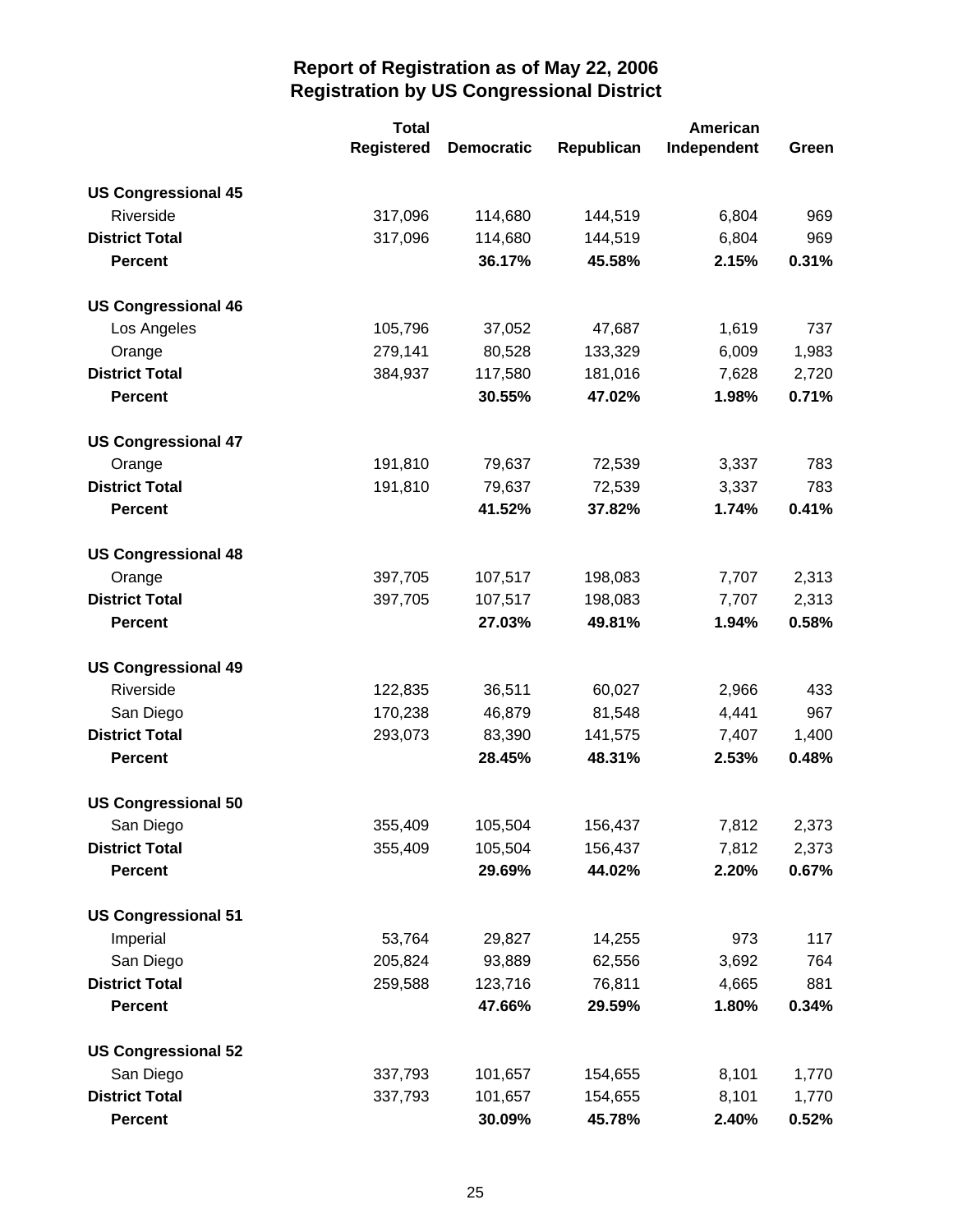|                            |             | <b>Natural</b> | Peace and |       | <b>Decline to</b> |
|----------------------------|-------------|----------------|-----------|-------|-------------------|
|                            | Libertarian | Law            | Freedom   | Other | <b>State</b>      |
| <b>US Congressional 45</b> |             |                |           |       |                   |
| Riverside                  | 1,281       | 279            | 659       | 1,853 | 46,052            |
| <b>District Total</b>      | 1,281       | 279            | 659       | 1,853 | 46,052            |
| <b>Percent</b>             | 0.40%       | 0.09%          | 0.21%     | 0.58% | 14.52%            |
| <b>US Congressional 46</b> |             |                |           |       |                   |
| Los Angeles                | 596         | 90             | 245       | 705   | 17,065            |
| Orange                     | 2,365       | 590            | 767       | 1,145 | 52,425            |
| <b>District Total</b>      | 2,961       | 680            | 1,012     | 1,850 | 69,490            |
| <b>Percent</b>             | 0.77%       | 0.18%          | 0.26%     | 0.48% | 18.05%            |
| <b>US Congressional 47</b> |             |                |           |       |                   |
| Orange                     | 1,065       | 344            | 866       | 603   | 32,636            |
| <b>District Total</b>      | 1,065       | 344            | 866       | 603   | 32,636            |
| <b>Percent</b>             | 0.56%       | 0.18%          | 0.45%     | 0.31% | 17.01%            |
| <b>US Congressional 48</b> |             |                |           |       |                   |
| Orange                     | 2,806       | 485            | 627       | 1,323 | 76,844            |
| <b>District Total</b>      | 2,806       | 485            | 627       | 1,323 | 76,844            |
| <b>Percent</b>             | 0.71%       | 0.12%          | 0.16%     | 0.33% | 19.32%            |
| <b>US Congressional 49</b> |             |                |           |       |                   |
| Riverside                  | 671         | 136            | 283       | 884   | 20,924            |
| San Diego                  | 1,184       | 248            | 331       | 824   | 33,816            |
| <b>District Total</b>      | 1,855       | 384            | 614       | 1,708 | 54,740            |
| <b>Percent</b>             | 0.63%       | 0.13%          | 0.21%     | 0.58% | 18.68%            |
| <b>US Congressional 50</b> |             |                |           |       |                   |
| San Diego                  | 2,232       | 666            | 582       | 1,791 | 78,012            |
| <b>District Total</b>      | 2,232       | 666            | 582       | 1,791 | 78,012            |
| <b>Percent</b>             | 0.63%       | 0.19%          | 0.16%     | 0.50% | 21.95%            |
| <b>US Congressional 51</b> |             |                |           |       |                   |
| Imperial                   | 163         | 64             | 206       | 281   | 7,878             |
| San Diego                  | 800         | 1,260          | 667       | 762   | 41,434            |
| <b>District Total</b>      | 963         | 1,324          | 873       | 1,043 | 49,312            |
| <b>Percent</b>             | 0.37%       | 0.51%          | 0.34%     | 0.40% | 19.00%            |
| <b>US Congressional 52</b> |             |                |           |       |                   |
| San Diego                  | 2,196       | 768            | 574       | 1,798 | 66,274            |
| <b>District Total</b>      | 2,196       | 768            | 574       | 1,798 | 66,274            |
| <b>Percent</b>             | 0.65%       | 0.23%          | 0.17%     | 0.53% | 19.62%            |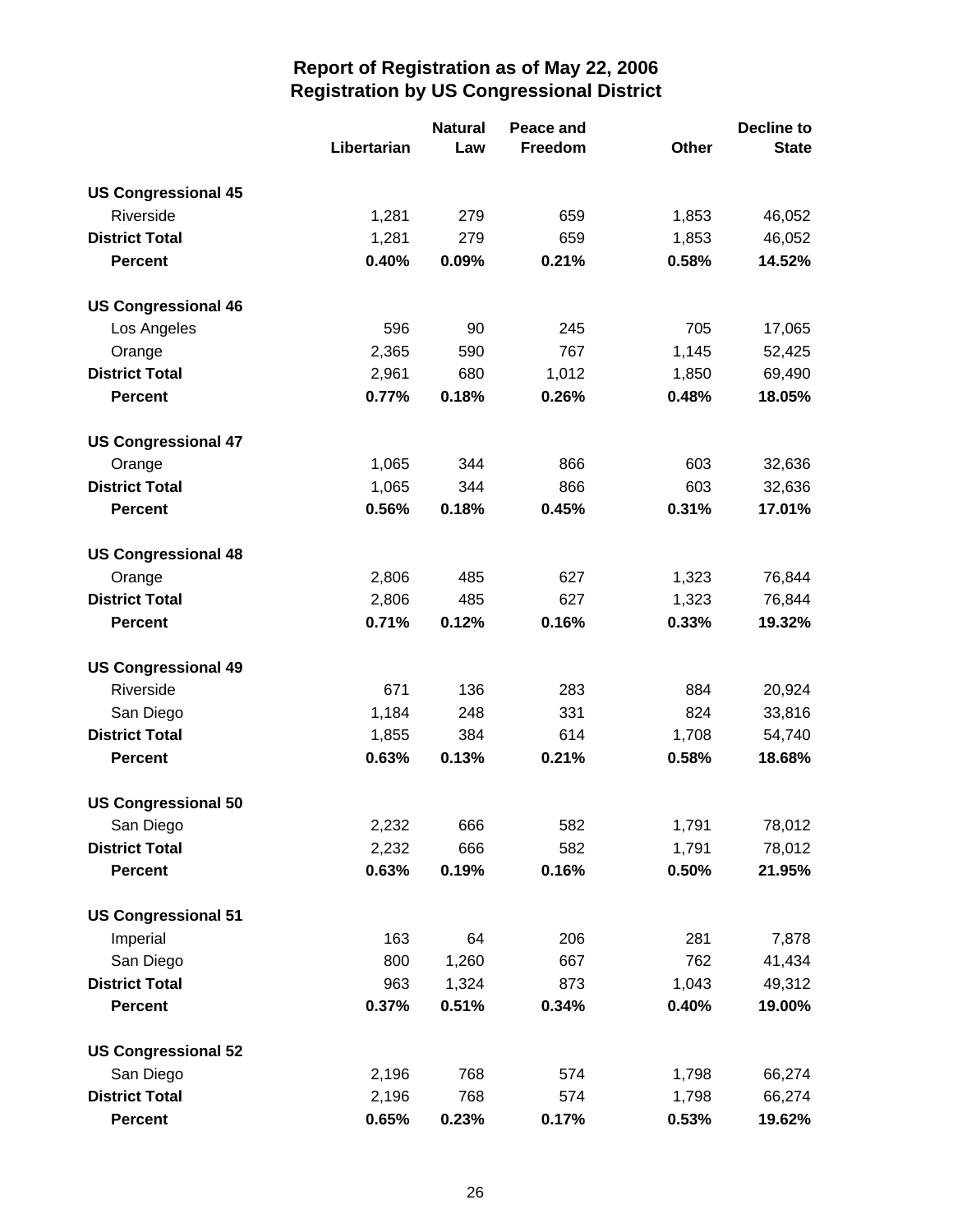|                            | <b>Total</b>      |                   |            | American    |         |
|----------------------------|-------------------|-------------------|------------|-------------|---------|
|                            | <b>Registered</b> | <b>Democratic</b> | Republican | Independent | Green   |
|                            |                   |                   |            |             |         |
| <b>US Congressional 53</b> |                   |                   |            |             |         |
| San Diego                  | 286,754           | 118,246           | 82,904     | 6.776       | 3,586   |
| <b>District Total</b>      | 286,754           | 118,246           | 82,904     | 6.776       | 3,586   |
| <b>Percent</b>             |                   | 41.24%            | 28.91%     | 2.36%       | 1.25%   |
|                            |                   |                   |            |             |         |
| <b>State Total</b>         | 15,668,439        | 6,685,288         | 5,387,865  | 311.481     | 143,573 |
| <b>Percent</b>             |                   | 42.67%            | 34.39%     | 1.99%       | 0.92%   |